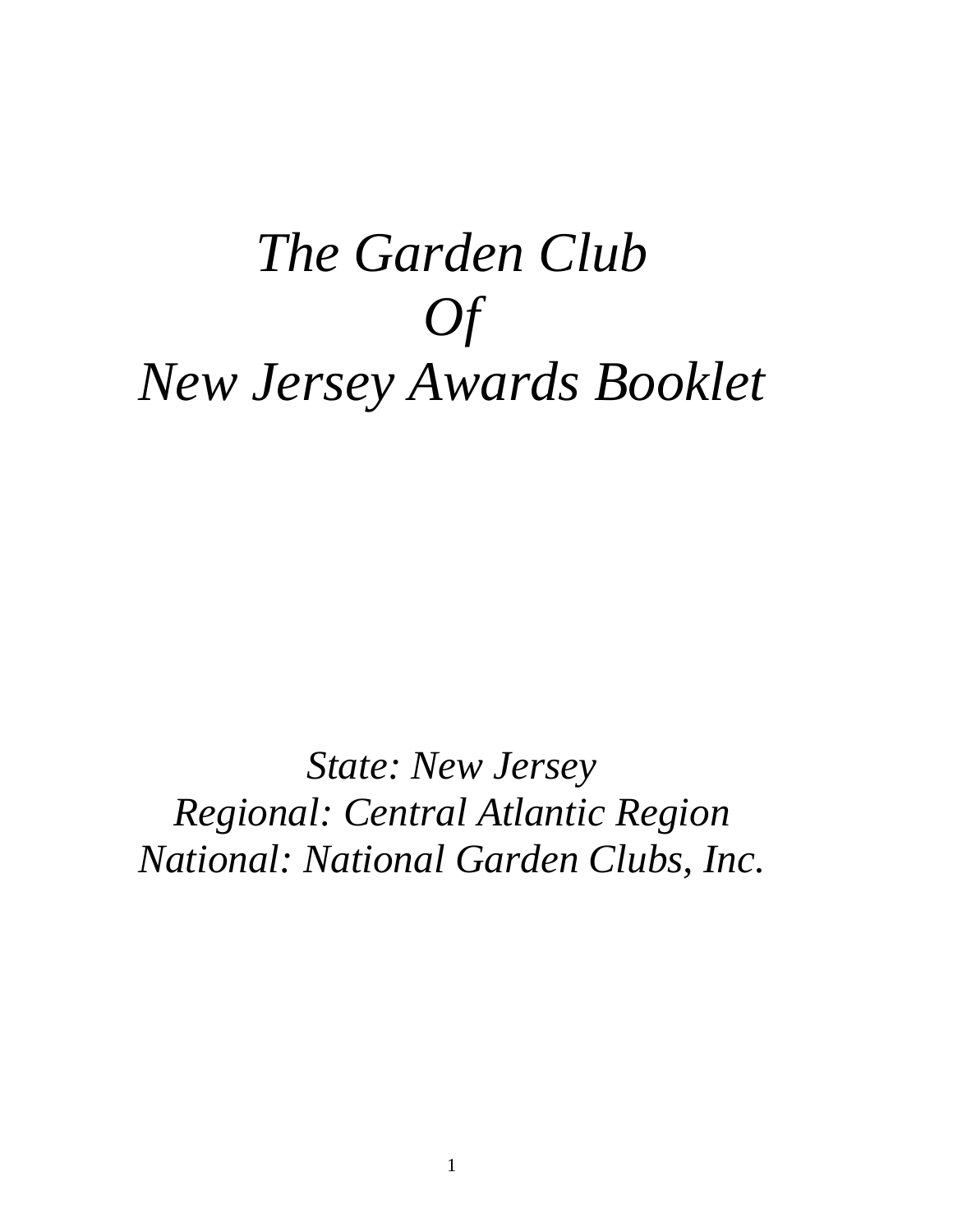# **Table of Contents**

|                                                       | Page #                  |
|-------------------------------------------------------|-------------------------|
| <b>Table of Contents</b>                              | 2                       |
| <b>General Rules</b>                                  | 3                       |
| <b>Yearbook Information</b>                           | $3 - 4$                 |
| <b>Publicity Press Book Information</b>               | $5-6$                   |
| <b>Awards Schedules and Procedures</b>                | $\overline{\mathbf{z}}$ |
| <b>GCNJ Awards- Requirements for Book of Evidence</b> | 8                       |
| <b>GCNJ Awards List</b>                               | $9 - 15$                |
| <b>GCNJ Awards Matrix</b>                             | 16-18                   |
| <b>GCNJ Awards Application</b>                        | 19                      |
| <b>GCNJ Garden Club of the Year Application</b>       | $20 - 21$               |
| <b>CAR Awards</b>                                     | $22 - 23$               |
| <b>NGC Awards-Requirements for Book of Evidence</b>   | 24                      |
| <b>NGC General Scale of Points</b>                    | 24                      |
| <b>Youth Garden Club Awards</b>                       | $25 - 27$               |

*Revised June 1997, May 2002, June 2004, June 2010, November 2014*

# **General Rules**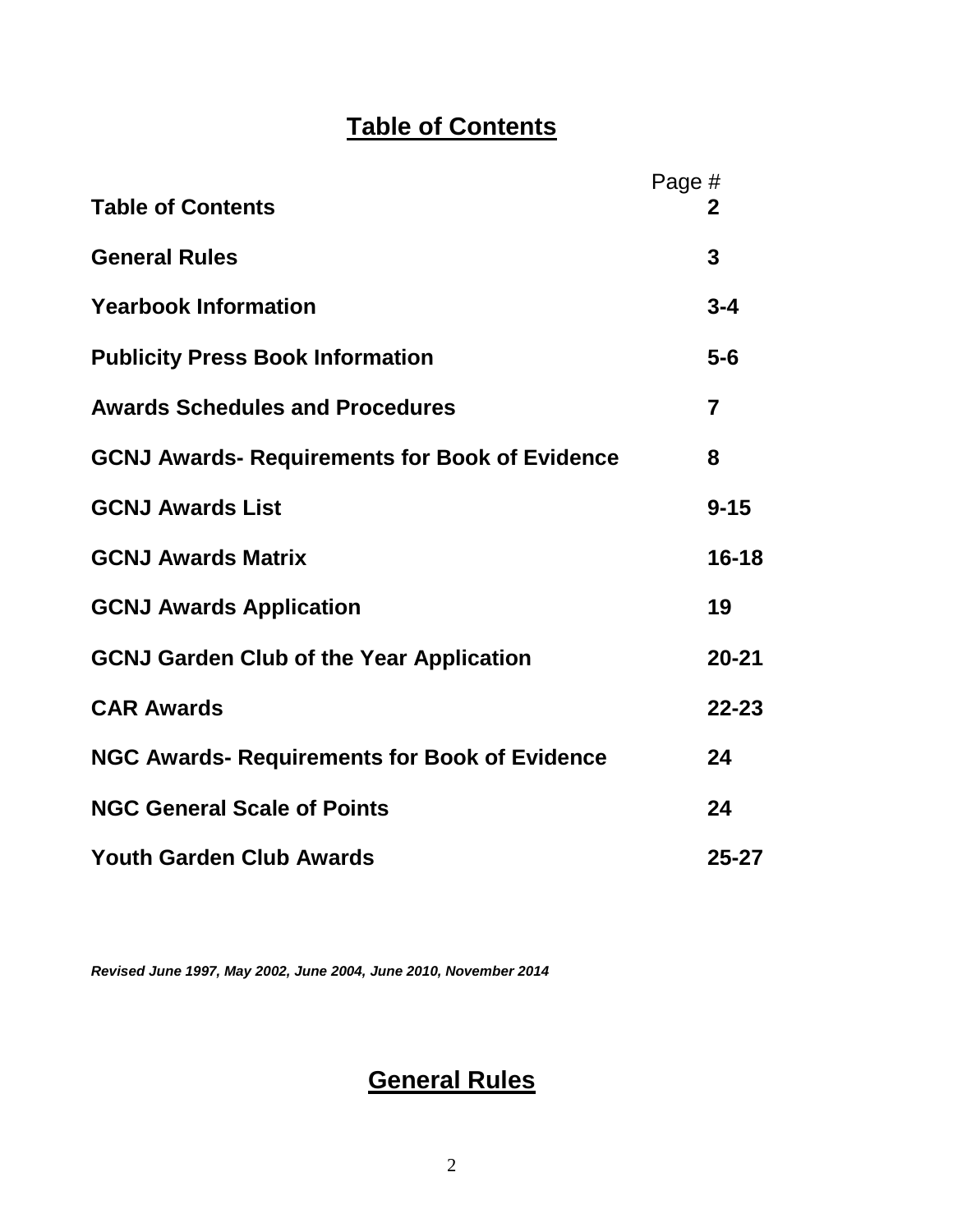- 1. The GCNJ award numbers preceded by an asterisk \* in the GCNJ awards list indicates the award is given automatically, if deemed worthy. No application or Book of Evidence is required for these. (This does not apply to NGC or Youth).
- 2. **NGC, CAR and GCNJ Award Rules** A club, after receiving two consecutive annual awards for the same project, may not apply for an award of the same project again until a period of two years has elapsed.
- 3. **All applications for awards** must be accompanied by a Book of Evidence containing photos of, before, during and final results; publicity; plot plan for landscape projects; letter (s) of appreciation; financial statement; and brief summary of the project.
- 4. **Deadline** for Yearbooks is November 1. Deadline for NGC Awards is November 15. Deadline for GCNJ and CAR American Hort. Society Perennial Awards is February 15.

# **Preparing Your Garden Club Yearbook**

A club yearbook should be an easy-to-use source of information for the club year, planned to inspire members to attend meetings and participate in club activities. It is a combination package presenting a picture of the club's goals, the continuity of its objectives from year to year, and details on meetings, members and special events.

It is hoped that each club will consider publishing an annual yearbook. Try to have new yearbooks available for distribution at the first meeting of the new club year for maximum benefit for members. *Do send 5 copies of your yearbook to your District Director early in the autumn***.** 

The purpose of the club yearbook is to summarize the year's plans and provide information for ready reference. Club yearbooks are also eligible for competition at state and national levels. You must be a winner at the state level in order to compete for a National Award.

The scale of points in this Awards Booklet clearly defines what your yearbook should include and how your yearbook will be judged. A yearbook should contain *all* the information requested in the guidelines. Take special note of what is *required***,**  what is *recommended* and what is *optional***.** 

Should you have questions pertaining to your yearbook, you may contact your state Awards Chairman or your state District Director. They will be happy to assist you.

# **NATIONAL GARDEN CLUB, INC.**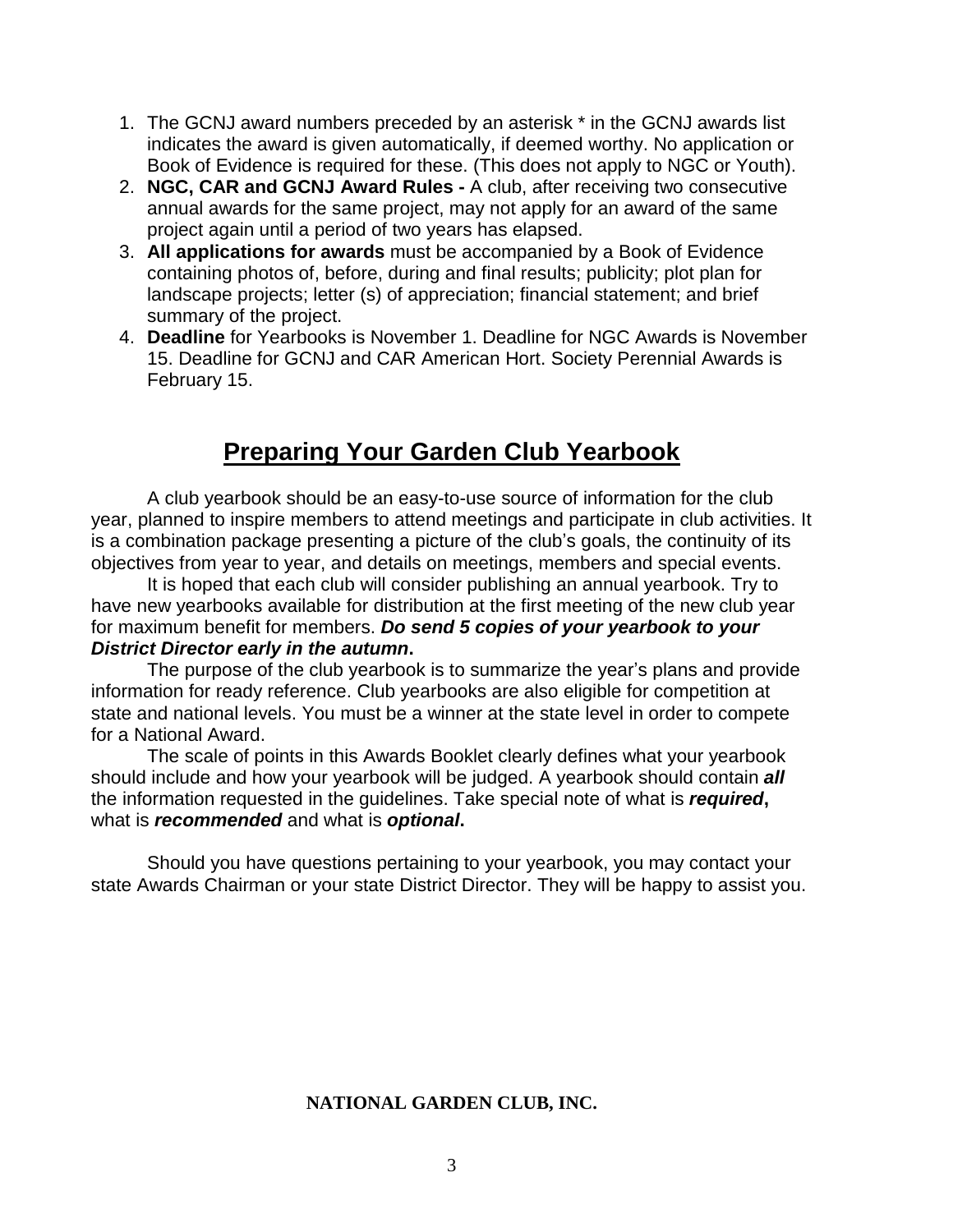#### **YEARBOOKS**

**# 16 A, G Yearbooks for Garden Club and IA Garden Club**- A Certificate of Merit may be awarded for outstanding yearbooks in the following categories, determined by number of members, including Life Members, on whom NGC dues are paid. Yearbooks may be accepted for competition on the calendar year or the club year (the same yearbook may be submitted only one time in awards year). No envelope necessary.  $\Delta$ . Single

| A. Single member garden club                                                                  |                                |                 |                |     |
|-----------------------------------------------------------------------------------------------|--------------------------------|-----------------|----------------|-----|
| 1. Club under 20 members                                                                      | 2. Club 20-29                  | 3. Club 30-44   |                |     |
| 4. Club 45-69                                                                                 | 5. Club 70-99                  | 6. Club 100-299 |                |     |
| 7. Club 300 or more                                                                           |                                |                 |                |     |
| G. 1A International Affiliate, Federations and Associations.                                  |                                |                 |                |     |
| 1B International Affiliate, Single member garden club                                         |                                |                 |                |     |
|                                                                                               | <b>Scale of Points A&amp;G</b> |                 |                |     |
| <b>Format</b>                                                                                 |                                |                 |                | 15  |
| A. Book Structure                                                                             |                                |                 |                |     |
| 1. Practical, convenient size, durable, neat                                                  |                                |                 | 3              |     |
| B. Arrangement of contents                                                                    |                                |                 |                |     |
| 1. Cover: name of club, town, state, year (design optional)                                   |                                |                 | $\overline{c}$ |     |
| If permanent binder cover is used, substitute with paper cover                                |                                |                 |                |     |
| and include required information on cover and so note                                         |                                |                 |                |     |
| 2. Title Page: name of club, town, state, year number of members,                             |                                |                 |                |     |
| affiliated organizations (district, state, region, NGC, other)                                |                                |                 | $\overline{c}$ |     |
| 3. Subsequent pages (in order most useful to members)                                         |                                |                 | 6              |     |
| Club officers; club membership roster with complete mailing                                   |                                |                 |                |     |
| addresses and telephone numbers; names and addresses of NGC                                   |                                |                 |                |     |
| President, NGC Regional Director, State President, State District                             |                                |                 |                |     |
| Director, Council President (if any); Calendar of events                                      |                                |                 |                |     |
| C. Options: club's choice to include bylaws, budget, fund raising, roll call                  |                                |                 | $\overline{c}$ |     |
| NGC/Region/State themes; club theme, if used, should be evident                               |                                |                 |                |     |
| throughout the book                                                                           |                                |                 |                |     |
| <b>Programs</b> (judged upon quality and balance of programs                                  |                                |                 |                | 50  |
| Study on variety of NGC Goals & Objectives such as: Birds, Blue Star                          |                                |                 |                |     |
| Memorials, Butterflies, Civic Achievement, Conservation, Environment,                         |                                |                 |                |     |
| Flower Shows, Floral Design, Historic Preservation, Horticulture, Horticulture                |                                |                 |                |     |
| Therapy, Landscape Design, Legislation, Litter Control, Roadside Beautification,              |                                |                 |                |     |
| US & World Gardens, Wildflowers, Youth, etc.                                                  |                                |                 |                |     |
| 1. At least seven meetings a year                                                             |                                |                 | 3              |     |
| 2. Date, location/address, time of meeting                                                    |                                |                 | 3              |     |
| 3. Speaker's name, qualifications (brief), program title                                      |                                |                 | $\overline{4}$ |     |
| 4. Programs, workshops, tours furthering NGC Goals & Objectives,                              |                                |                 | 40             |     |
| Give brief word description (lecture, slides, demonstration, hands-on                         |                                |                 |                |     |
| workshop)                                                                                     |                                |                 |                |     |
| <b>Projects</b> (judged upon scope of projects)                                               |                                |                 |                | 35  |
| Projects involve actual membership participation that benefit the community and               |                                |                 |                |     |
| further NGC Goals & Objectives (does not include fund-raising or social activities)           |                                |                 |                |     |
| 1. List Continuing and New Participating Projects                                             |                                |                 | 15             |     |
| 2. Give brief word description of projects: who benefits, location,                           |                                |                 | 10             |     |
| how community benefits, how members are expected to participate,                              |                                |                 |                |     |
| chairman, etc.<br>3. List donations: in-kind donations - to whom, sale of State/NGC products, |                                |                 | 10             |     |
|                                                                                               |                                |                 |                |     |
| community service, scholarships, etc.                                                         |                                | <b>TOTAL</b>    |                | 100 |
|                                                                                               |                                |                 |                |     |

# **PUBLICITY PRESS BOOK AWARD**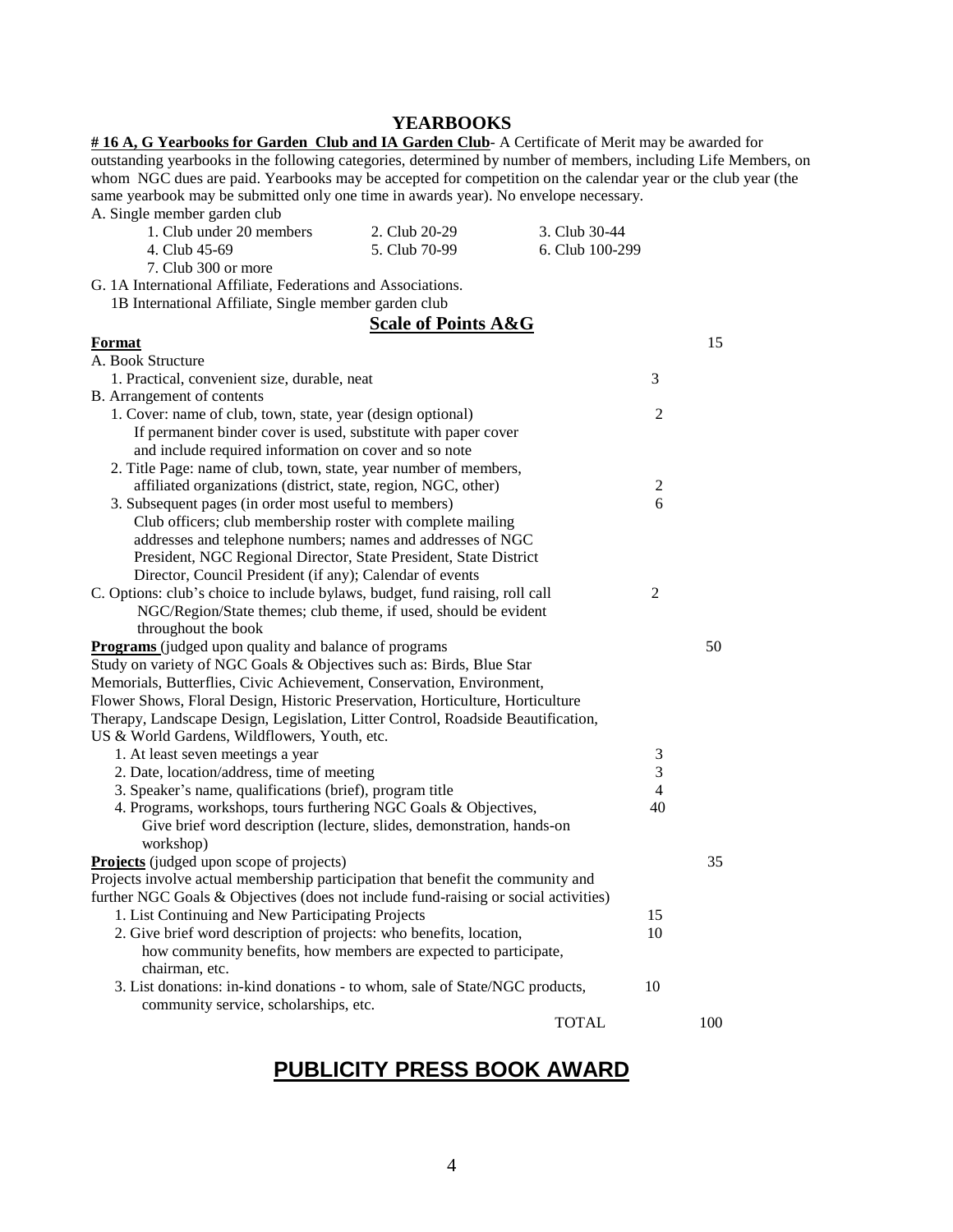The Publicity Press Book Award year is January 1--- December 31.

Although no application forms are required for CAR and NGC, one is required for GCNJ use.

Publicity Press Books are due to the State Publicity Chairman by January 25

Please note: The Westfield Garden Club Trophy (award #67) is available for your press book. A GCNJ application must be completed and submitted to the State Publicity Chairman to be eligible for this award.

# **REQUIREMENTS FOR PREPARING**

- 1. Label on outside cover; number and name of NGC award, category, name of club(s), city and state.
- 2. Submit in report cover or folder:  $8 \frac{1}{2} \times 11$ " or  $9 \times 12$ ". No heavy scrapbooks or oversized portfolios. There is no limit on the number of pages. Plastic page protectors may be used.
- 3. Material must consist only of newspaper, magazine, newsletter or any printed publication clippings with the name and date of publication over each article. Clear photocopies are permitted; reduced photocopies of large or lengthy articles are permitted. Downloading of published newspaper articles from the internet is permitted.
- 4. Include Table of Contents. Affix contents in chronological order January 1 through December 31.
- 5. Clippings evenly cut. No loose clippings permitted.
- 6. Each published item must contain the name of organization and/or individual (s) identified as a member of the organization. Underline first use of name of organization and/or member in each article.
- 7. Articles should include who, what, when, where, etc.: publicity should relate to organization's or individual's projects and/or activities; promotion of NGC objectives and goals.

Self-addressed envelope must be included for return of Publicity Press Book.

10/07

# PUBLICITY PRESS BOOK AWARD CLUB NAME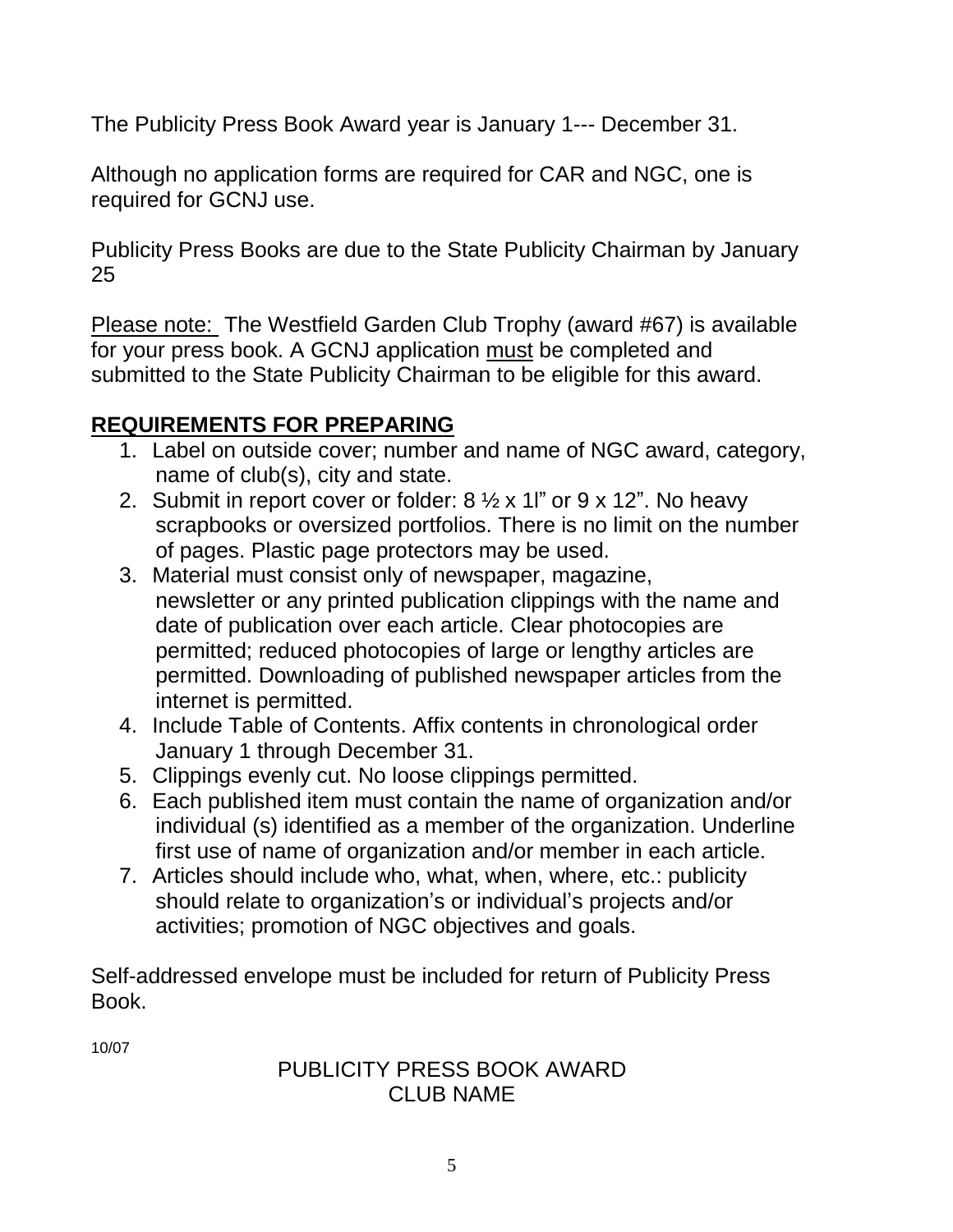CITY NUMBER OF MEMBERS IN CLUB MEMBER OF THE YOUR DISTRICT YOUR STATE CENTRAL ATLANTIC REGION NATIONAL GARDEN CLUBS, INC.

**BOOK COVER INFORMATION NEEDED:** Type on label on paper and place on top center of book

**COVER LABELS:** For an 8 ½ x 11" or 9 x12" theme style binder, amphile or oxford brief with pockets on the inside of cover (front & back)

A return envelope for the press book with address and proper postage for the person it is to be returned to should be placed in the back pocket of the notebook. This should come from the club that enters their press book for competition.

Lower left hand label should include the following (typed & on white paper)

**NAME OF PRESS BOOK CHAIRMAN NAME OF CLUB ADDRESS**

# **INFORMATION WHICH SHOULD BE INCLUDED ON YOUR TITLE PAGE**

CLUB'S NAME YOUR CITY DISTRICT YOUR STATE NUMBER OF MEMBERS IN CLUB PRESIDENT'S NAME PRESIDENT'S ADDRESS

PUBLICITY PRESS BOOK AWARD

# **AWARDS SCHEDULES & PROCEDURES**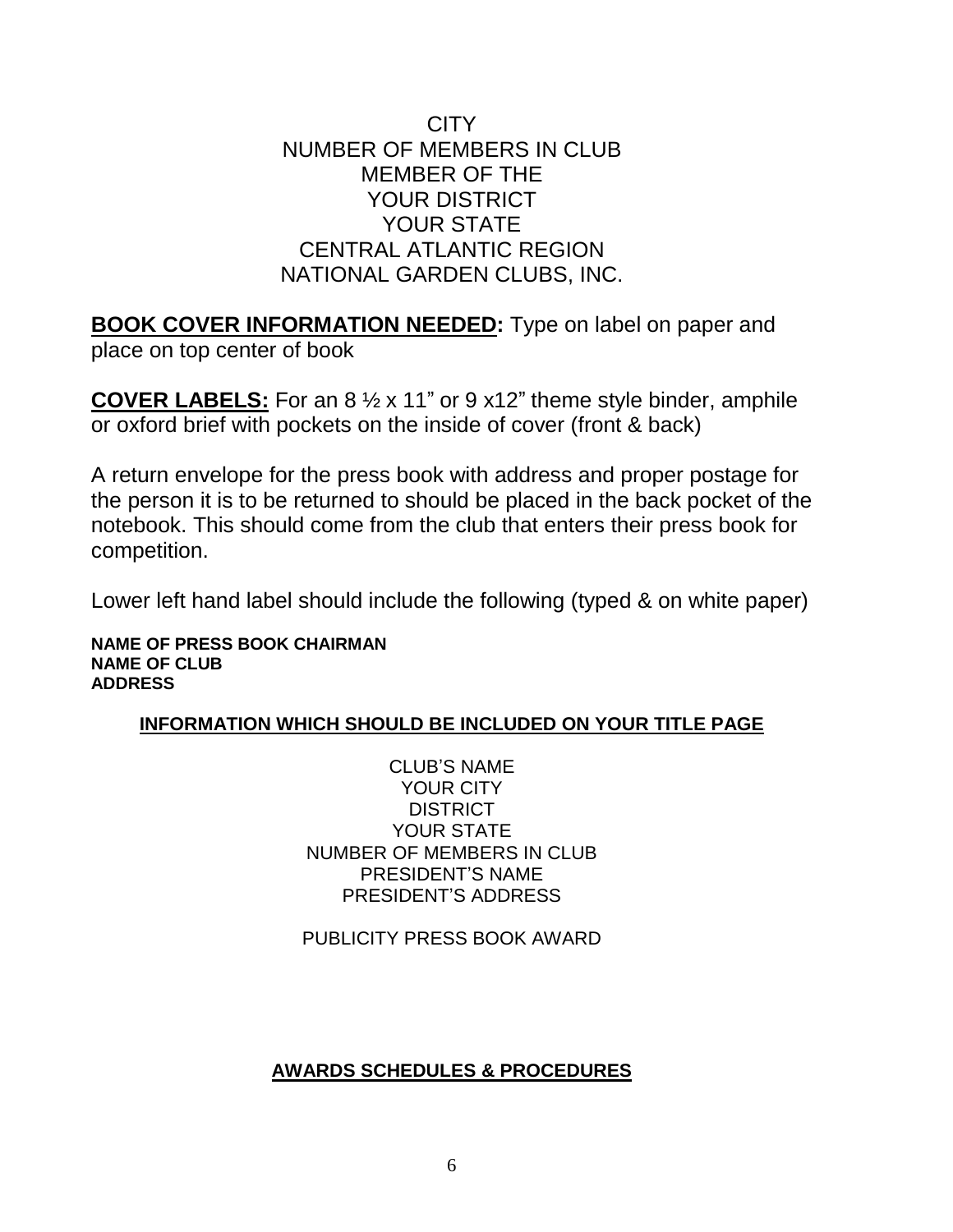# **GENERAL INFORMATION**

# **YEARBOOKS**

| Date Due: | November 1                                                         |
|-----------|--------------------------------------------------------------------|
| Send to:  | Five copies to the State Awards Chairman                           |
|           | (May send the 5 copies to State District Director who will forward |
|           | them to the State Awards Chairman)                                 |
| Details:  | GCNJ Awards Booklet—pages 3-4                                      |

# **NATIONAL GARDEN CLUBS, INC.**

Awards Year: January 1- December 31

- Date Due: November 15
- Send To: All applications for NGC Awards *must* be made through the **State Awards Chairman.**
- Details: *The National Gardener* Fall issues (odd numbered years) GCNJ Awards Booklet—page 24

# **STANDARD FLOWER SHOW ACHIEVEMENT AWARDS**

Awards Year: January 1- December 31

- Date Due: December 15
- Send to: State Flower Show Evaluations Chairman
- Details: Handbook for Flower Shows (guidelines-chapter 4)
- Note: The Flower Show Evaluations Panel will advise if a
	- Show has scored high enough to apply for a National Award.

# **PUBLICITY PRESS BOOK**

|           | Awards Year: January 1- December 31                     |
|-----------|---------------------------------------------------------|
| Date Due: | January 25                                              |
| Send to:  | <b>State Publicity Chairman</b>                         |
| Details:  | GCNJ Awards Booklet- pages 5-6                          |
|           | The National Gardener- Fall issues (odd numbered years) |

# **THE GARDEN CLUB OF NEW JERSEY, INC.**

|                       | Awards Year: February 1 - January 31 |
|-----------------------|--------------------------------------|
| Date Due: February 15 |                                      |
| Send to:              | <b>State Awards Chairman</b>         |
| Details:              | GCNJ Awards Booklet-pages 8-21       |
|                       | <b>ILO ADDENI OLUB AMARDO</b>        |

# **YOUTH GARDEN CLUB AWARDS**

|                       | Awards Year: February 1- January 31 |
|-----------------------|-------------------------------------|
| Date Due: February 15 |                                     |
| Send to:              | <b>State Youth Chairman</b>         |
| Details:              | <b>GCNJ Awards Booklet 25-27</b>    |
|                       |                                     |

# **CENTRAL ATLANTIC REGIONAL AWARDS (CAR)**

The Books of Evidence for these awards *are selected* at the GCNJ Awards Committee Reading from the GCNJ Award Winners. These *are sent* by the State Awards Chairman to the Regional Awards Chairman. *No club* may apply directly.

Details: GCNJ Awards Booklet- pages 22-23

# **GARDEN CLUB OF NEW JERSEY AWARDS**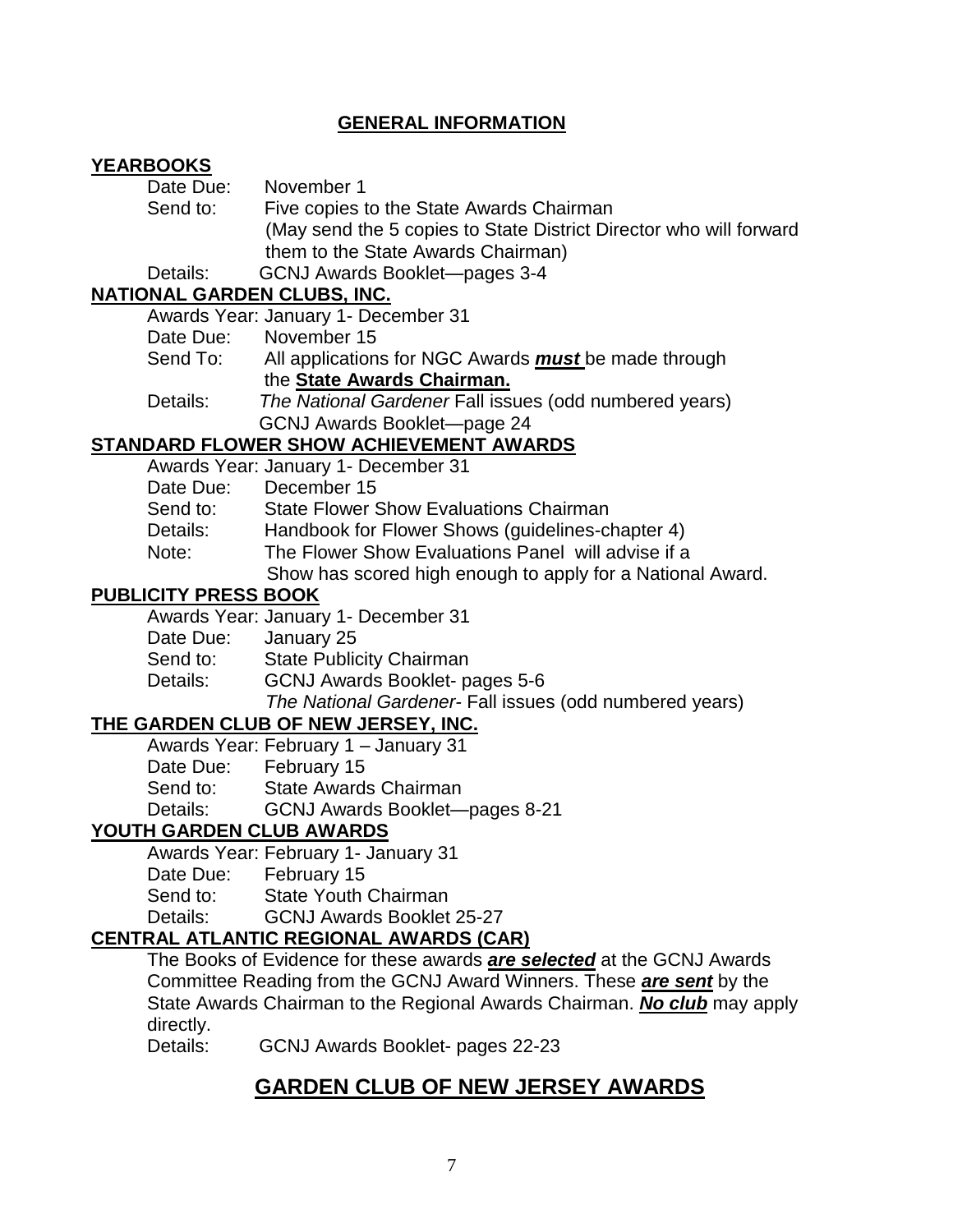**Awards Year**- **February 1 to January 31.** Only clubs that are active members of the Garden Club of New Jersey are eligible to apply for awards. All information should apply to awards year but for noted instances (i.e. continuing projects).

**Deadlines-** All applications with supporting evidence are sent to State Awards Chairman on or before **February 15.** 

# **REQUIREMENTS OF BOOK OF EVIDENCE**

A. **FORMAT -** Data should be brief, neat and concise. Materials should be attached to pages and secured in an amphile or theme binder. (A **maximum of 12 pages,** using front and back of **6 sheets of paper).** Refer to the Flower Show Handbook for the criteria for a Standard Flower Show. The use of plastic page protectors adds distinction and is recommended. No loose items. **NO SCRAPBOOKS, LOOSE LEAF BINDERS OR OVERSIZED BOOKS!**

# **B. COVER - ON A REMOVABLE LABEL, PRINT ONLY THE FOLLOWING INFORMATION:**

**1. Award number and name of award 3. Address-** city or town **2. Name of club or applicant**

No photos or graphics! *Removable label is necessary. Cover (no clear plastic covers) must be blank to be eligible to send to CAR or NGC. Do not affix to Book of Evidenceclip with application form.*

# **C. PROPER APPLICATIONS**

**Two** application forms are necessary and should be **completely filled out, signed and paper clipped** inside the front cover for easy removal. You may apply for only ONE award per Book of Evidence.

# **D. TOP OF FIRST PAGE**

- 1. Number and name of award 3. Club membership 2. Name of Club
- E. **TEXT must** include:
	-
	- 1. Title or theme of project 1. Title or theme of project 4. Activities to attain goals
	- 2. Existing situation which prompted club activity 5. Results

3. Objectives *Also include the following:* 

- F. **STATEMENTS OF APPRECIATION** from officials, organizations or recipients
- G. **PUBLICITY** with date and name of newspaper

# H. **PROGRESSIVE PICTURES**

- I. **FINANCIAL STATEMENT**
- J. **SUPPORTING DATA** such as membership participation

# K. **RADIO & TV SCRIPTS**

- L. **YEARBOOK** in envelope attached inside the back cover
- M. **SUMMARY** brief summary (without supporting data). Relating activities during previous year (s) on the same project may accompany applications.
- N. **MAIL** all Books of Evidence for the club together (one envelope)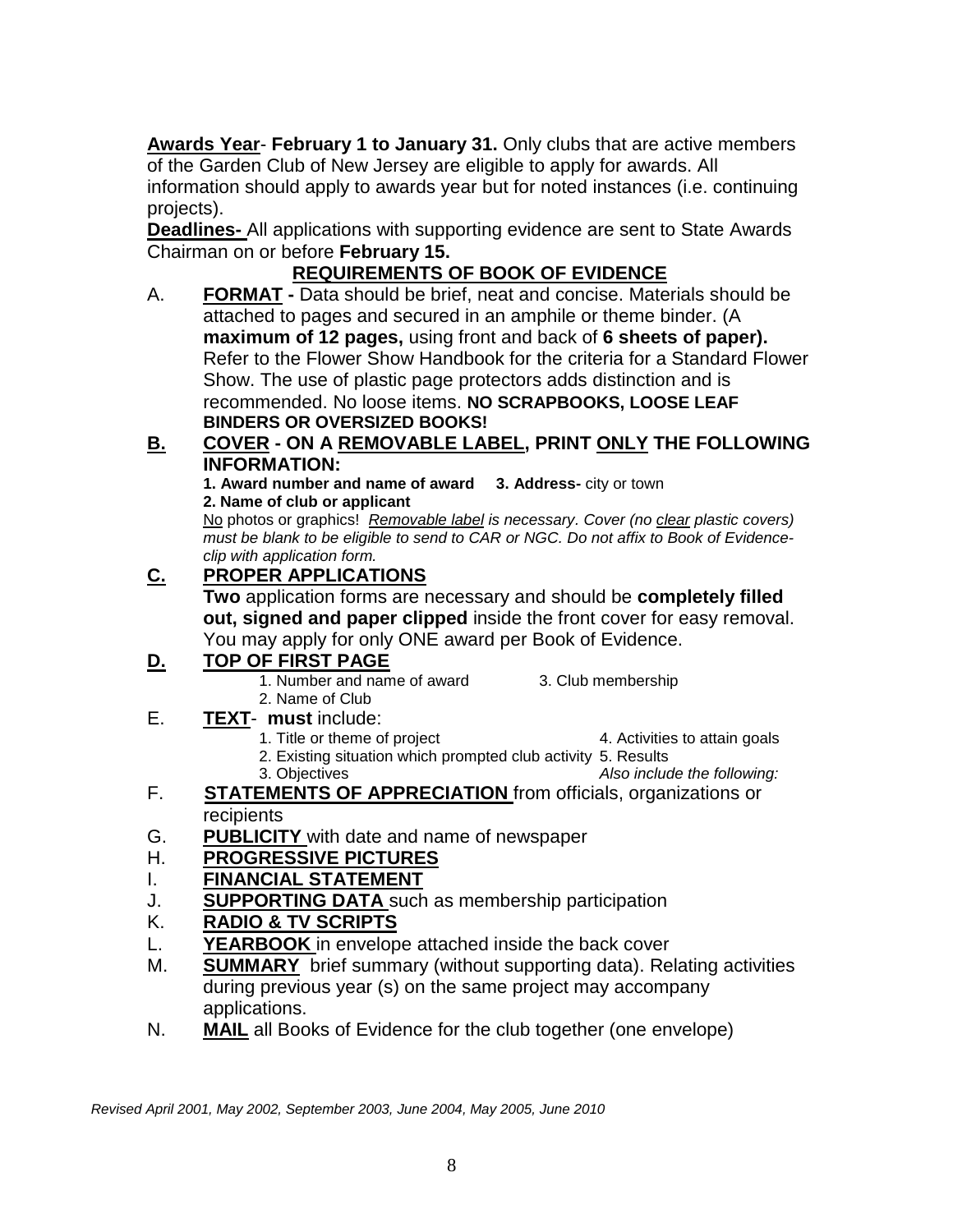# **GARDEN CLUB OF NEW JERSEY AWARDS**

#### \***REMINDER - An asterisk \* before the award number indicates an application and Book of Evidence are not required.**

#### **\* 1. THE MEDAL OF THE GARDEN CLUB OF NEW JERSEY**

Presented to an individual, organization, or institution, in recognition of meritorious achievement, creative vision, ingenuity, or outstanding ability in any field that advance garden club objectives.

#### **\*2. DR. W.T. SOMERVILLE, HYBRIDIZATION AWARD OF \$100**

Open to anyone who has successfully hybridized and duly registered a new variety under rules and regulations of an accredited plant society.

#### **3. GARDEN CLUB OF NEW JERSEY CONTINUING PROJECT AWARD OF \$100**

Annual club award for a continuing project which has received an award previously. Project must demonstrate progress and growth in rendering greater influence or service in its field. This award may be applied for after the completion of five years' sponsorship of the project, and reapplied for by any winning club after another five year interval.

#### **\*4. HELEN HULL SILVER BOWL**

A perpetual trophy held for one year. For finest horticultural division in a highly rated Standard Flower Show.

#### **\*5. MRS. DAVID L. GEORGE SILVER CUP**

A perpetual trophy held for one year. For finest judged Standard Flower Show of the Year.

#### **\*6. ELIZABETH HOOD SILVER TROPHY**

A perpetual trophy held for one year. Presented to a member club whose Garden Education Center, in proportion to size, has contributed the greatest service to its community by furthering horticultural interest and providing educational information.

#### **7. GARDEN CLUB OF THE YEAR SILVER TROPHY**

A perpetual trophy held for one year. Presented to a member club which receives the highest score, in proportion to size, for participation and accomplishment in garden club projects and objectives on community, state and national levels.

#### **\*8. THE SPADE AND TROWEL CLUB, PLAINFIELD, SILVER BOWL**

A perpetual trophy held for one year. For the best Christmas Greens Show (Standard Christmas Flower Show) of the Year.

#### **9. FRAMED CITATIONS**

Presented on occasion to individuals for projects in recognition of outstanding achievement or in appreciation for special furtherance of garden club objectives, including fifty years or more membership in a garden club.

#### **\*10a. MRS. REGINALD WILSON MEMBORIAL AWARD**

A perpetual trophy held for one year given by the South Orange Garden Club to the GCNJ member who is the winner of the Tricolor Award in the highest rated Standard Flower Show in which the Tricolor Award has been given.

#### **\*10b. SOUTH ORANGE GARDEN CLUB TROPHY**

A trophy similar to that given in 10a to be given annually to the top winner of the **Tricolor Award** in a **Combined Flower Show** sponsored by 2 or more member clubs.

*Revised April 2003, June 2010*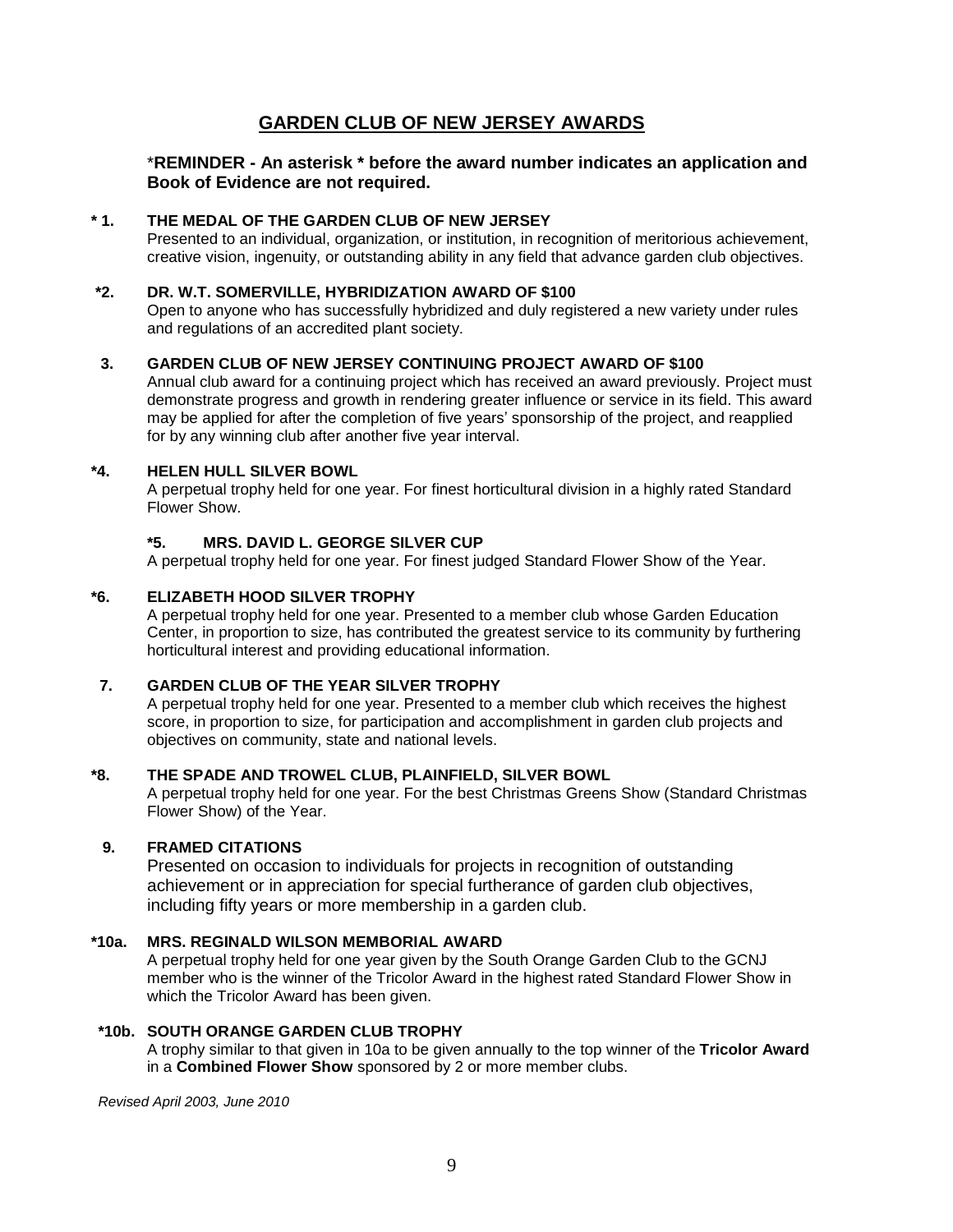#### **\*11. THE MYRA BROOKS MEMORIAL TROPHY FOR CREATIVITY IN FLOWER ARRANGING**

(Presented by the Mountainside Garden Club as a memorial to their late member, whose artistry in flower arranging was a source of inspiration to all). A perpetual trophy held for one year. Presented to the GCNJ member who is the winner of the **Designer's Choice Award** in the **highest rated** Standard Flower Show in which the award has been given.

#### **\*12. WORLD GARDENING SILVER TROPHY**

A perpetual trophy held for one year. Presented annually for achievement in the Field of World Gardening.

#### **13. THE THOMAS TURNER COOKE MEMORIAL AWARD**

(Presented by Mrs. Cooke in 1967 as a memorial to her husband). A perpetual trophy held for one year. Presented to an individual or member club for outstanding achievement in the area of **conservation.**

#### **14a. THE HAZEL BOWNE STERNAT CIVIC BEAUTIFICATION TROPHY**

(Presented by Mrs. Willard T. Somerville in 1969 as a memorial to her sister). A perpetual trophy held for one year. Presented to a member club which receives the highest score in proportion to size, for a one year or a continuing project, including restoration and preservation projects of **historic place** which have improved, benefited, beautified the community and stimulated civic pride and spirit.

#### **14b. PINELANDS GARDEN CLUB CIVIC BEAUTIFICATION TROPHY**

(Presented in 1988 in honor of Dorothy Evert). A perpetual trophy held for one year. Presented to a member club in the **small category** for a project as described in the above award 14a.

#### **15a. THE MYRA BROOKS GARDEN THERAPY TROPHY**

(Presented by interested individuals and clubs as a memorial to Mrs. Brooks great contribution to the cause of Garden Therapy). A perpetual trophy held for one year. Presented to a club for outstanding work in Garden Therapy.

#### **15b. SMOKE RISE GARDEN CLUB GARDEN THERAPY TROPHY**

(Presented in 1988). A perpetual trophy held for one year. Presented to a member club in the **small category** for outstanding work in Garden Therapy projects.

#### **\*16a. FLORENCE S. MC NEIL MEMBERSHIP PARTICIPATION TROPHY**

( Presented by Florence S. McNeil). A perpetual trophy held for one year. Presented to a member club having the highest percentage of membership participation in state events. **Membership under fifty**.

#### **\*16b. DORIS L. CAVANAUGH MEMBERSHIP PARTICIPATION TROPHY**

( Presented by Mrs. Roy Cavanaugh in 1995). A perpetual trophy held for one year. Presented to a member club having the highest percentage of membership participation in state events. **Membership fifty and above**.

#### **\*17. THE LENORE PLETCHER TROPHY**

(Presented as a memorial by her husband, Mr. Harold D. Pletcher). A perpetual trophy held for one year. Presented to the highest rated blue ribbon winner in the artistic division at **the Garden Club of New Jersey Flower Show**.

#### **\*18. THE DOROTHY M. SCHICK TROPHY**

(Presented as a memorial by her sister, Catherine Schick). A perpetual trophy held for one year. Presented to a member club for the greatest **excellence in staging** a Standard Flower Show.

*Revised April 2003, May 2005, June 2010*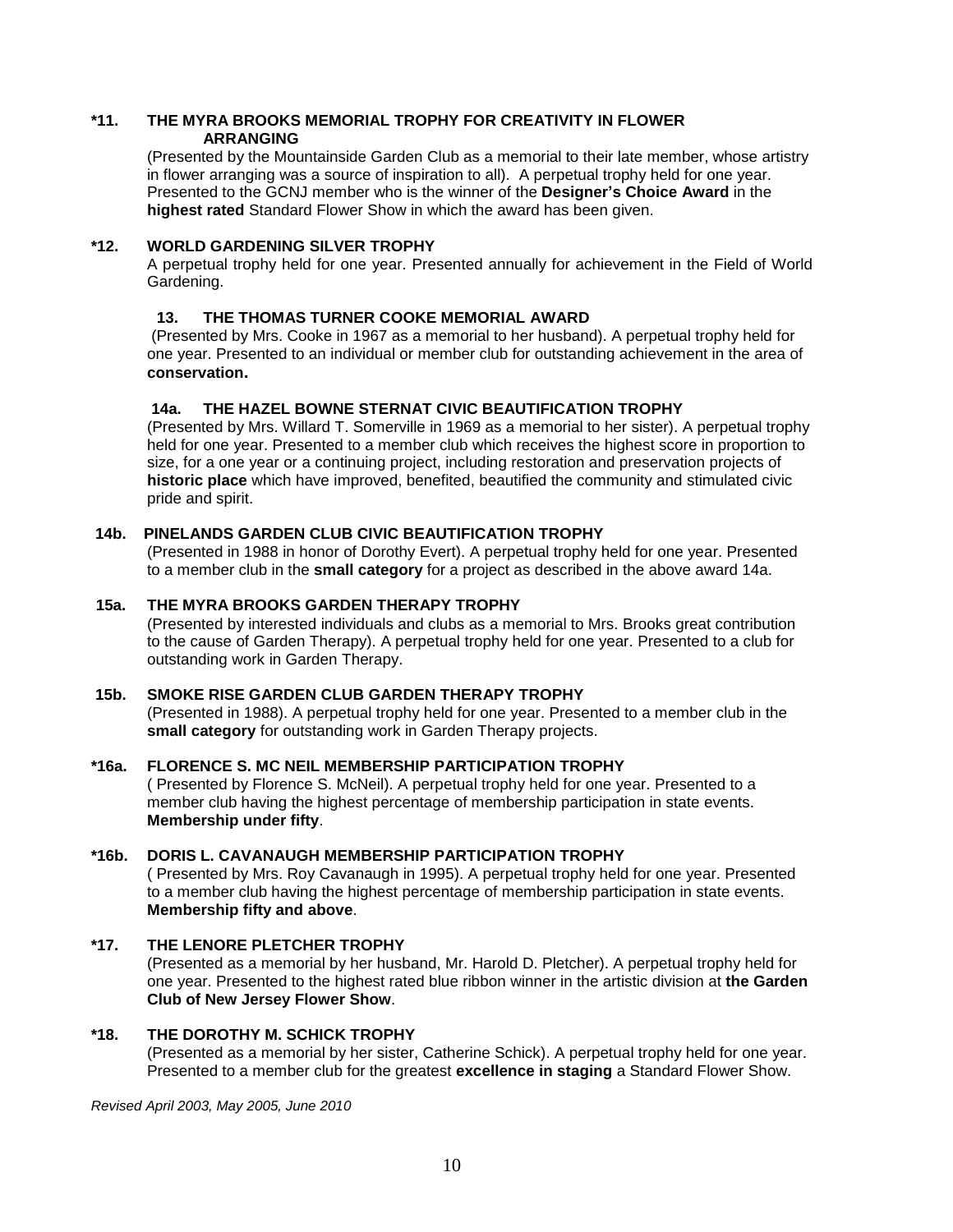#### **19. THE RUTH B. SOMERVILLE SILVER TROPHY**

A perpetual trophy held for one year. Presented to an individual, club or clubs for an outstanding project in **litter prevention and/or control and /or recycling**.

#### **20. THE MARGUERITE & VINCENT T. MULLIGAN GARDEN THERAPY TROPHY**

A perpetual trophy held for one year. Presented to a member club or individual for continuity of service in one or more sponsored projects. Full documentation, giving length of service and institution served, must accompany application.

#### **\*21. THE AMELIA STEWART PERPETUAL TROPHY**

(Presented by the Warren Garden Club). A perpetual trophy held for one year. Presented to the Garden Club of New Jersey member who is the winner of the **Horticultural Excellence Award** in the highest rated Standard Flower Show, in which the Horticultural Excellence Award has been given.

#### **22. CLARA HUNTER GARDEN THERAPY PERPETUAL TROPHY**

(Presented by Florence S. McNeil in 1974, in memory of Mrs. Hunter's many years of devoted service to the Garden Club of New Jersey, especially in Garden Therapy). A perpetual trophy held for one year. Presented to the garden club whose members have contributed the **greatest number of hours** in Garden Therapy projects, in proportion to size.

#### **23. THE VIOLET M. BENNETT ENVIRONMENTAL TROPHY**

(Presented by Mrs. Anthony Bennett in 1977). A perpetual trophy held for one year. Presented to a member club or individual for an outstanding project in the furtherance and betterment of the environment.

#### **25. WYCKOFF GARDEN CLUB TROPHY**

(Presented by the Wyckoff Garden Club in 1980.) A perpetual trophy held for one year. Presented to a member club for restoring, renovating and/or maintaining a garden of a building that has **historic** significance.

#### **26. EAST ORANGE SILVER TROPHY**

(Presented by the East Orange Garden Club in 1980). A perpetual trophy held for one year. Presented to a member club for developing, maintaining and working with a **community park**, **garden or arboretum**.

#### **27. LILLIAN C. KOELSCH TROPHY**

(Presented by Mrs. John C. Koelsch in 1980). A perpetual trophy held for one year. Presented to a member club or individual for developing, maintaining and beautifying a **public thoroughfare/highway/byway/street**.

#### **\*28. MEMBERSHIP AWARD FOR HIGHEST INCREASE IN MEMBERS**

A **scholarship** for two clubs, for two members from each **to attend the lecture days of any GCNJ School**. Presented to the clubs with the highest percentage increase in new members for the fiscal year May 1 to April 30. Membership under 50 and membership 50 and over.

#### **\*29. GLENN FERRARI MEMBORIAL TROPHY**

(Presented by the Warren Garden Club in 1982). A perpetual trophy held for one year. Presented to the GCNJ member who is the winner of the **Arboreal Award** in the highest rated Standard Flower Show in which the award has been given.

#### **\*30. MARILYN J. LITVACK TROPHY**

(Presented by Mrs. Sidney Litvack in 1982). A perpetual trophy held for one year. Presented to the **student judge** who achieves outstanding **academic excellence** in all four courses.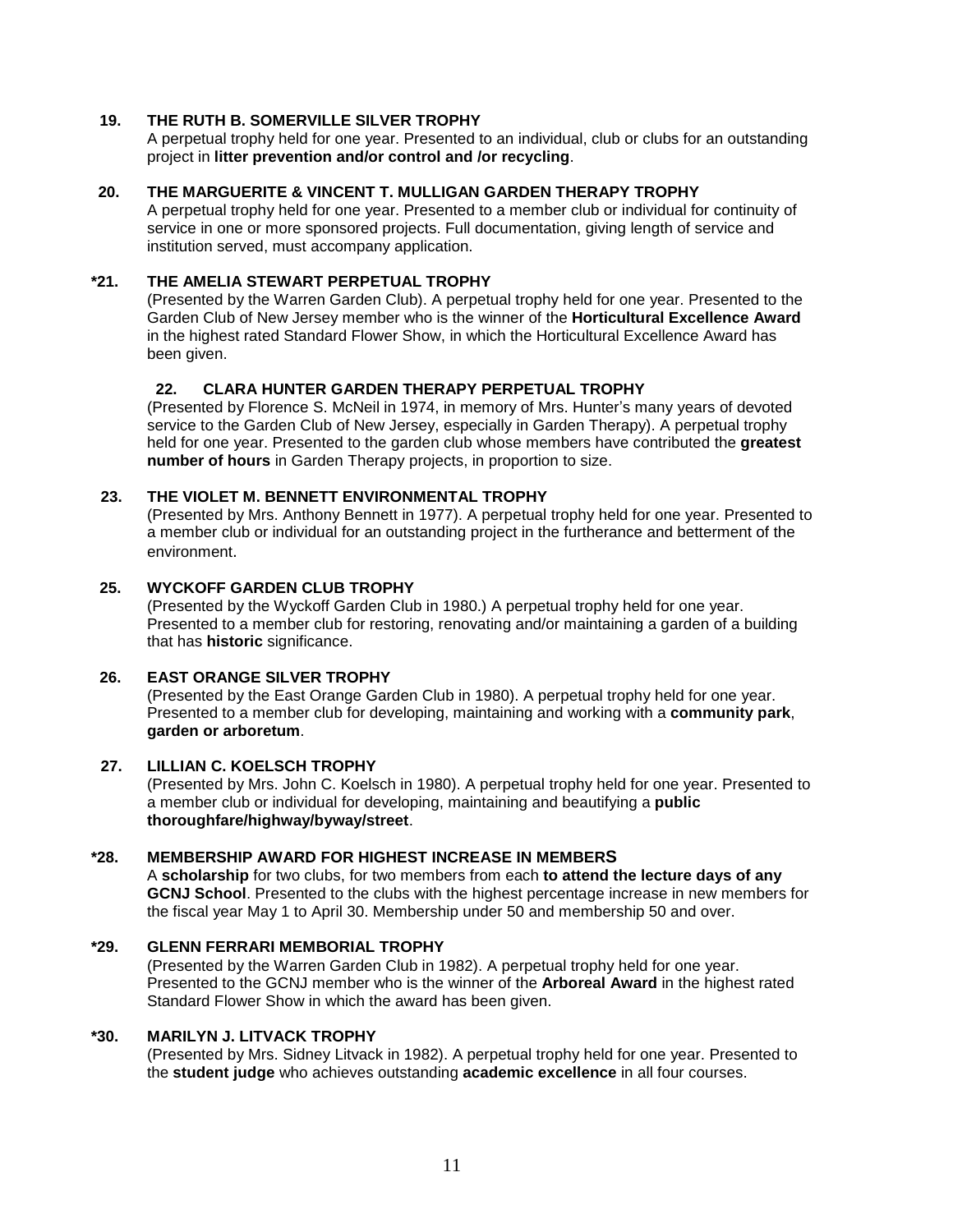#### **31. BASKING RIDGE GARDEN CLUB TROPHY**

(Presented in 1982). A perpetual trophy held for one year. Presented to a member club or individual for an outstanding project **working with senior citizens.**

#### **32. PANTHER VALLEY GARDEN CLUB TROPHY**

(Presented in 1982). A perpetual trophy held for one year. Presented to a member club or individual for the development of an effective program of activities for bird protection and welfare such as establishing sanctuaries, furnishing food, homes and promoting law enforcement relative to **bird welfare**.

#### **\*33. CERTIFICATE FOR DISTINGUISHED SERVICE**

To **a state president** upon completion of her term of office, presented in recognition of her conspicuous achievement and leadership. Choice of certificate framed or on a plaque. ( Limit to 25 words.)

#### **34. GARDEN CLUB OF NEW JERSEY AWARD**

(Presented by GCNJ 1987). A perpetual trophy held for one year. Presented to a member club for an **outstanding project or program**. Also can be used to break a tie in another award category.

#### **35. THE HOLLY CLUB OF SEA GIRT TROPHY**

(Presented in 1983 as a memorial to Kitty Berg). A perpetual trophy held for one year. Presented to a member club or individual for an **outstanding program with youth.**

#### **36. THE GARDEN CLUB OF TOMS RIVER TROPHY**

(Presented in 1983). A perpetual trophy held for one year. Presented to a member club with the most outstanding **Mini Garden Education Center.**

#### **\*37. THE ELIZABETH GARDEN CLUB FLOWER SHOW TROPHY**

(Presented in 1983). A perpetual trophy held for one year. Presented to a member club for the finest judged **Small Standard Flower Show**.

#### **\*38. THE GARDEN CLUB RFD TROPHY**

(Presented in 1984) A perpetual trophy honoring Eleanore M. Huson to be held for one year. Presented to a member club for the finest **Standard Flower Show Schedule of the year.** 

#### **\*39. BERNARDSVILLE GARDEN CLUB TROPHY**

(Presented in 1986). A perpetual trophy held for one year. Presented to the GCNJ member who is the winner of the **Award of Distinction** in the highest rated Standard Flower Show in which the Award of Distinction has been given.

#### **40. MOORESTOWN GARDEN CLUB TROPHY**

(Presented in 1987). A perpetual trophy held for one year. Presented to a member club for sponsoring and/or managing community garden, or actively supporting and working for **community gardening outside the club.**

#### **41. PINES LAKE GARDEN CLUB TROPHY**

(Presented in 1987 in honor of the club's  $50<sup>th</sup>$  Anniversary). A perpetual trophy held for one year. Presented to a member club for arrangements and/or decorations of plant material in keeping with an **historic building** which is public and non-commercial.

#### **42. HANOVER GARDEN CLUB TROPHY**

(Presented in 1988 in honor of Helen Hait). A perpetual trophy held for one year. Presented to a member club for a successful, innovative project of merit *that does not apply for an award*

# *under any other category.*

*Revised April 2003, June 2010*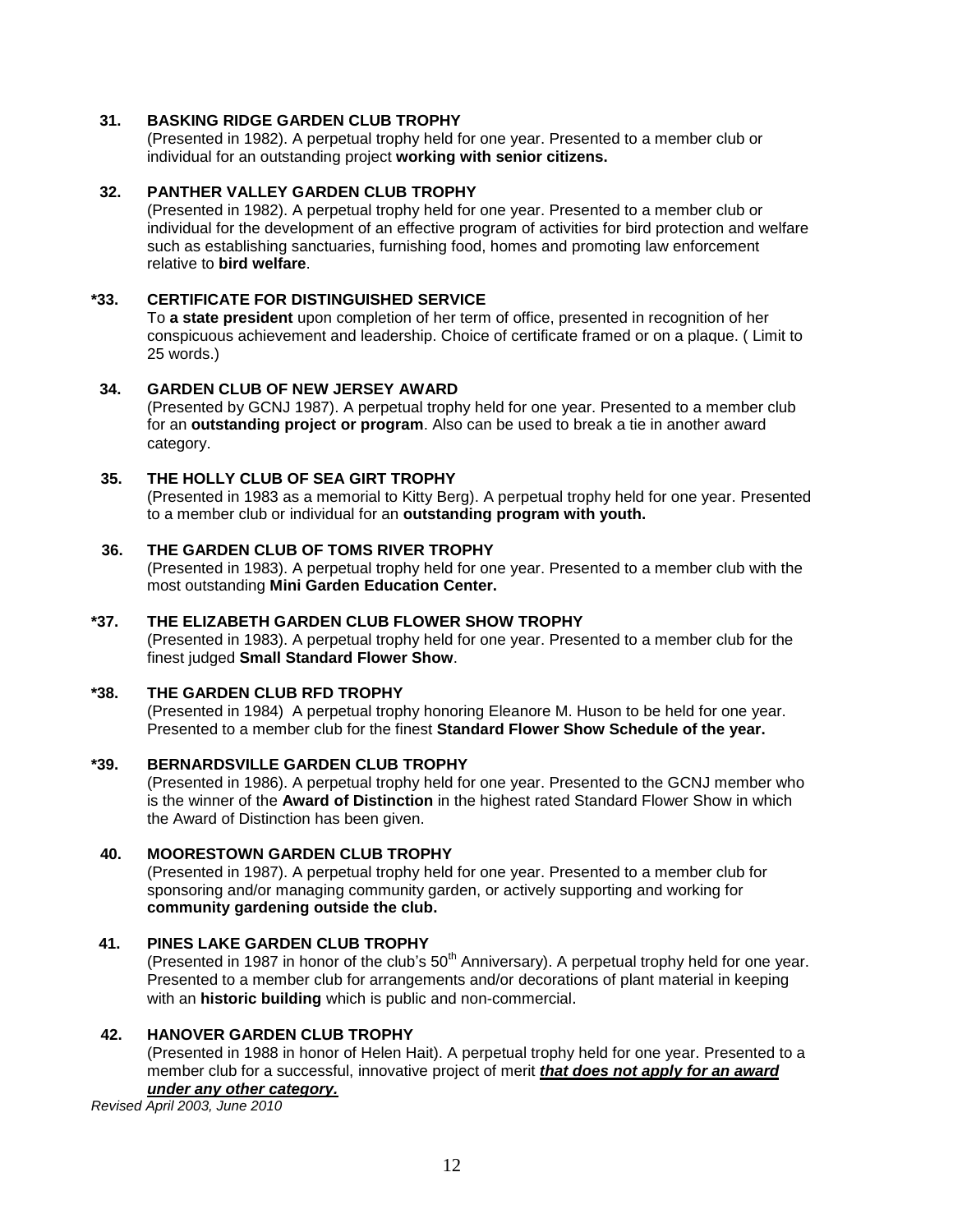#### **\*43. GARDEN CLUB OF WESTFIELD TROPHY**

(Presented in 1988 as a memorial to Ernestine S. Coffey). A perpetual trophy held for one year. Presented to the **Junior chairman of The Junior Garden Club of the Year.**

#### **\*44. DORIS R. GALIONE COLLECTOR'S SHOWCASE TROPHY**

(Presented by Doris R. Galione in 1989). A perpetual trophy held for one year. Presented to the GCNJ member who is the winner of the **Collector's Showcase Award** in the highest rated Standard Flower Show in which the Collector's Showcase Award has been given.

#### **\*45. PATRICIA GROSSI PETITE AWARD TROPHY**

(Presented by the Garden Club of West Milford in 1989 in honor of Patricia Grossi). A perpetual trophy held for one year. Presented to the GCNJ member who is the winner of the **Petite Award** in the highest rated Standard Flower Show in which the Petite Award has been given.

#### **46. THIS AWARD HAS BEEN DISCONTINUED**

#### **47. GARDEN CLUB OF MOUNTAIN LAKES SILVER TROPHY**

(Presented in honor of Jessie Hyson, Mrs. Charles). A perpetual trophy held for one year. Presented to a member club or individual for an outstanding project related to **wildflower preservation**.

#### **48. THE COMMUNITY GARDEN CLUB OF HUNTERDON COUNTY SILVER TROPHY**

(Presented by Mrs. Joan Walton in memory of her husband ,Grant Walton, Dean of Cook College and Director of the NJ Agricultural Experiment Station). A perpetual trophy held for one year. Presented to a member club or individual for an outstanding **educational program or exhibit related to garden club objectives.** 

#### **49. THE WOODBRIDGE GARDEN CLUB TROPHY**

(Presented in honor of Martha J. Morrow in 1991.) A perpetual trophy held for one year. Presented to a member club or individual for an outstanding program or project in **Garden Therapy** or may be used to break a tie in another Garden Therapy category.

#### **50. THE JULIA A. CLEVETT TROPHY**

(Presented by the Garden Club of Watchung in 1991). A perpetual trophy held for one year. Presented to the highest rated **Standard Flower Show sponsored by two or more member clubs.**

#### **\*51. THE GARDEN CLUB OF OAKLAND TROPHY**

(Presented in 1991 in honor of Lee Elberson). A perpetual trophy held for one year. Presented to the top winner of the **Designer's Choice Award in a Combined Flower Show sponsored by two or more member clubs.**

#### **52. GCNJ SPECIAL AWARD**

(Made possible by the bequest of Sarah E. Seibert originally from Chatham NJ). A minimum of a \$200 check will be awarded to each of three clubs ( small, medium, large) for a continuing project in **Civic Beautification**. The dollar amount may vary directly with fluctuating interest rates in the future. The **project must have been in effect for two years in June.**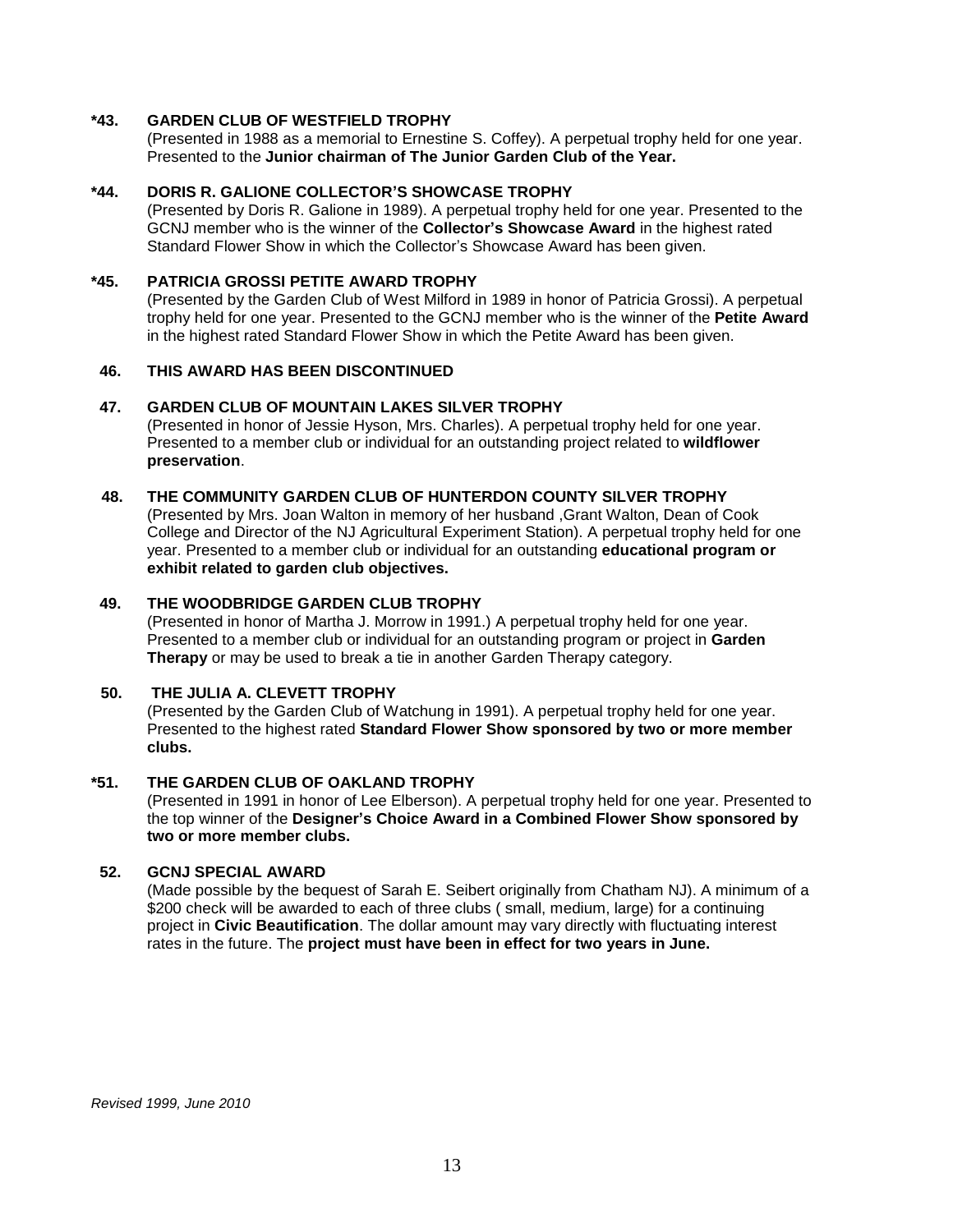#### **\*53 DEMAREST GARDEN CLUB YEARBOOK AWARDS**

Three perpetual trophies to be presented and held for one year to the following: (Medium sized club presented in 2005 for their 75<sup>th</sup> Anniversary; others in 1991.)

**a. To a large club (over 50) for highest rated Yearbook**

**b. To a medium size club (25 – 50) for highest rated Yearbook**

**c. To a small size club (up to 25) for highest rated Yearbook**

#### **54. THE EDISON GARDEN CLUB TROPHY**

(Presented in 1992). A perpetual trophy held for one year. Presented to a member club in the **medium category or an individual** for outstanding work in **Garden Therapy.**

#### **\*55. GARDEN CLUB OF WESTFIELD TROPHY**

(Presented in 1993 in honor of Catherine Barnett Sitzler). A perpetual trophy held for one year. Presented to the top winner of the **Petite Award in a Combined Flower Show** sponsored by two or more member clubs.

#### **\*56. GARDEN CLUB OF CEDAR GROVE TROPHY**

(Presented in 1993). A perpetual trophy held for one year. Presented to the top winner of the **Horticultural Excellence Award in a Combined Flower Show** sponsored by two or more member clubs.

#### **\*57. GARDEN CLUB OF CEDAR GROVE TROPHY**

(Presented in 1993). A perpetual trophy held for one year. Presented to the top winner of **the Award of Distinction in a Combined Flower Show** sponsored by two or more member clubs.

#### **\*58. PINES LAKE GARDEN CLUB TROPHY**

(Presented in 1993 as a memorial to Mary Chapman). A perpetual trophy held for one year. Presented to the highest rated **novice blue ribbon winner** in the highest rated Standard Flower Show in which it is given.

#### **59. BERNARDSVILLE GARDEN CLUB TROPHY**

(Presented in 1994 as a memorial to Jane Stellas Keating). A perpetual trophy held for one year. Presented to a member club for an outstanding project in **civic or environmental improvement.**

#### **60.** THIS AWARD HAS BEEN DISCONTINUED.

#### **61. THE GARDEN CLUB OF LONG BEACH ISLAND AWARD**

(Presented in 1994). A **monetary award of \$100** to be awarded each year. It will be awarded to any state member club showing outstanding interest, leadership, involvement, and service to its community by acting as a **forum and facilitator for other community groups** in related areas such as: zoning, shade tree, environmental commissions, library exhibits or programs and other evidences of participation and concern. The Book of Evidence should highlight letters to and from participating groups, publicity, photos. Etc

#### **\*62. GCNJ FLOWER SHOW INCENTIVE AWARD**

(Presented by the Demarest Garden Club in 1995.) Two perpetual trophies held for one year. Presented to a **large member club and a small member club** (if warranted) for a highly rated **first ever or first after five year period**, Standard Flower Show staged by a single club.

#### **63. MEDFORD LAKES GARDEN CLUB SILVER TROPHY FOR A NATIVE GARDEN**

(Presented in 1995). A perpetual trophy held for one year. Presented to a member club for creating a landscape garden using predominately native plant material and taking Xeriscaping into consideration. The site must be accessible to the public, i.e. school, hospital, city hall, historic building etc.

*Revised May 2005, June 2010*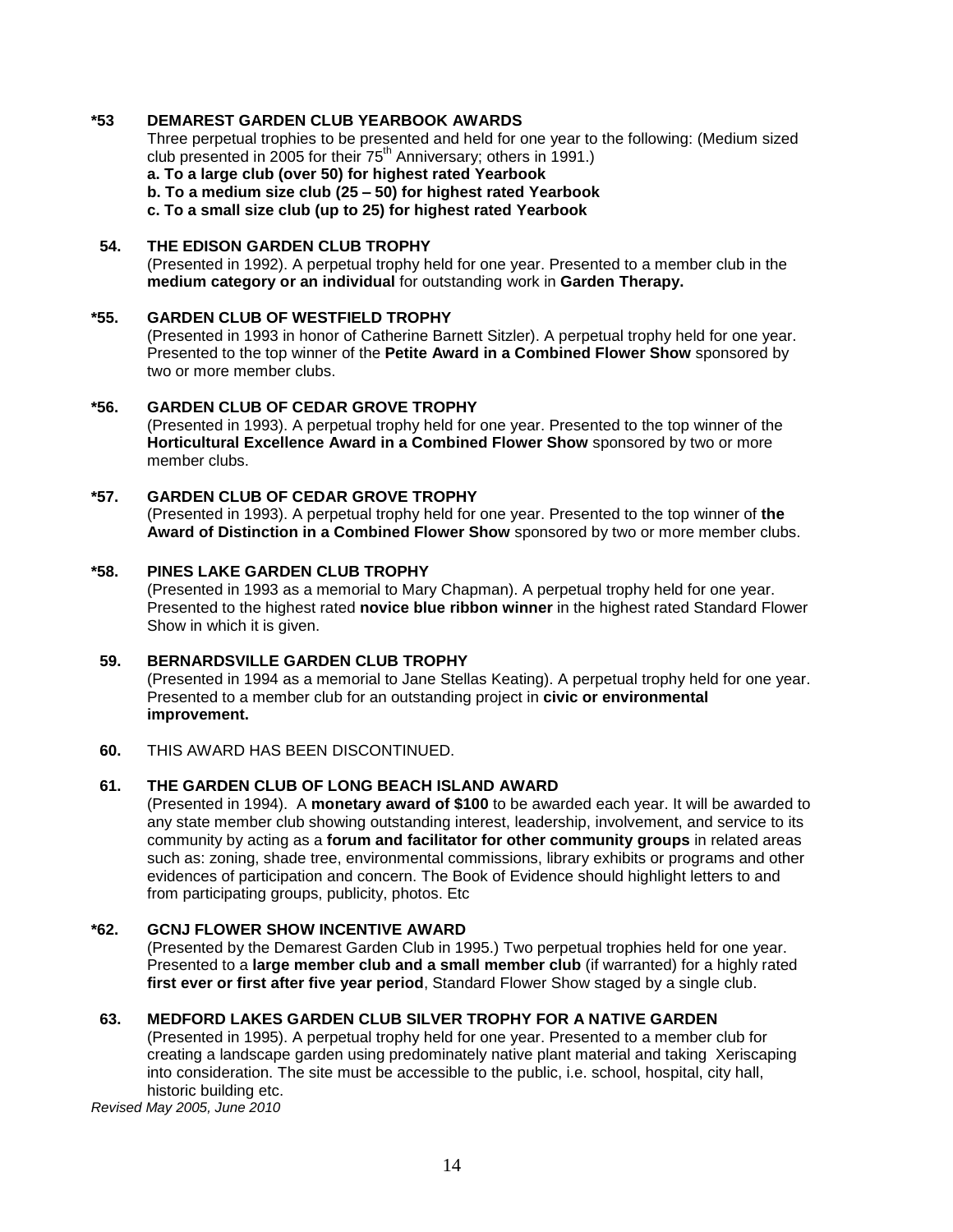#### **64. THE JANE S. R. BERSCH TROPHY**

(Presented by Mrs. John W. Bersch in 1996). A perpetual trophy held for one year. Presented to a member club for an **outstanding garden tour**, not staged in conjunction with a Standard Flower Show. The garden tour need not have been judged.

#### **65. RINGWOOD GARDEN CLUB TROPHY**

(Presented in 1996). A perpetual trophy held for one year. Presented to a member club for outstanding **decoration of a public building for a special occasion.**

#### **66. GREEN THUMB GARDEN CLUB OF CRANFORD PUBLICATIONS TROPHY**

(Presented in 1996 as a memorial to Eleanor Stout.) A perpetual trophy held for one year. Presented to a member club or individual for producing a publication (s), with or without commercial aid, that pertains to garden club goals. Judging criteria varies dependent on entries. Excluded are Flower Show Schedules, Yearbooks and Publicity Press Book.

#### **67. THE GARDEN CLUB OF WESTFIELD TROPHY**

(Presented in 1996 in honor of Norma R. Degnen). A perpetual trophy held for one year presented to a member club for the **finest publicity press book**.

#### **\*68. ROBERTA MC NALLY TABLE ARTISTRY TROPHY**

(Presented by Roberta McNally in 1999). A perpetual trophy held for one year. Presented to the GCNJ member who is the winner of the Table Artistry Award in the highest rated Standard Flower show in which the Table Artistry Award has been given.

#### **\*69. DORIS BRYAN EDUCATIONAL EXHIBIT TROPHY**

(Presented by Doris Bryan in 2001). A perpetual trophy held for one year. Presented to the GCNJ member club that is the winner of the finest Educational Exhibit Award in a highly rated Standard Flower Show.

#### **\*70. RUTH W. PAUL HOME FLOWER SHOW TROPHY**

(Presented by Mrs. Raymond E. Paul 2003). A perpetual trophy held for one year presented to a member club for an outstanding general or specialized Home Placement Standard Flower Show held in a home (s). May be combined with a public building and/or garden(s). Retirement communities, assisted living and nursing homes are eligible. Minimum of one special exhibit. The show must be evaluated.

#### **\*71. WINI APPLEGATE PETITE AWARD**

(Presented by Mrs. Robert Applegate 2005). A perpetual trophy held for one year presented to a member club for the finest judged Petite Standard Flower Show. The show must be evaluated.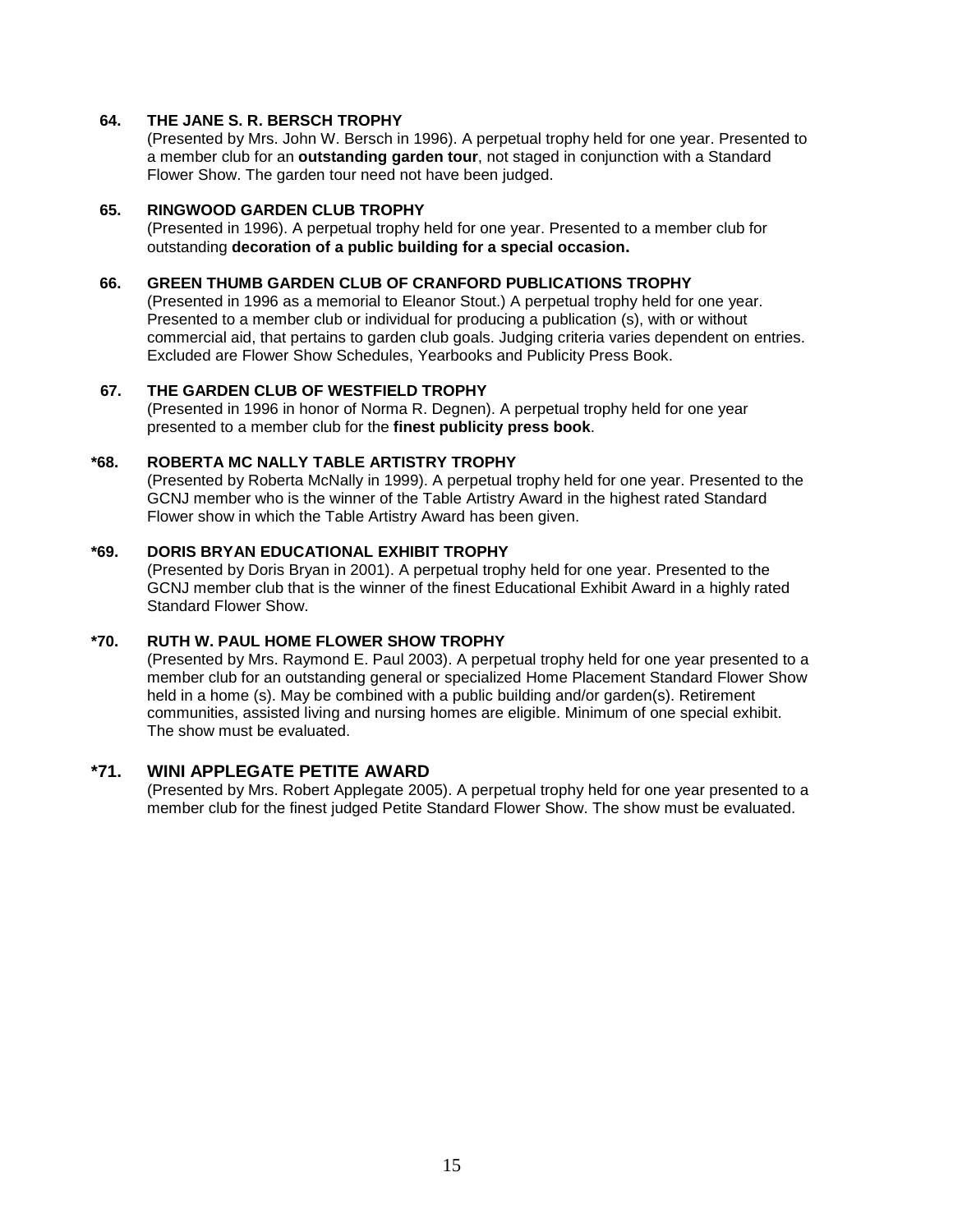# *Revised April 1999, April 2001,April 2003, May 2005, June 2010* **GCNJ Awards Matrix**

|                           | Flower     | Garde<br>n  | Civic | Garde<br>$\sf n$ | Memb<br>er- | Youth | Enviro<br>n- | GC<br>Obj.  | Other                      |
|---------------------------|------------|-------------|-------|------------------|-------------|-------|--------------|-------------|----------------------------|
|                           | Show       | Center Beau |       | Thera<br>ру      | ship        |       | ment         |             |                            |
| $\mathbf 1$               |            |             |       |                  |             |       |              | $\mathsf X$ | Medal of GCNJ              |
| $\overline{2}$            |            |             |       |                  |             |       |              |             | Hybridization              |
| $\ensuremath{\mathsf{3}}$ |            |             |       |                  |             |       |              |             | <b>Continuing Projects</b> |
|                           | 4 X        |             |       |                  |             |       |              |             |                            |
|                           | 5 X        |             |       |                  |             |       |              |             |                            |
| $\,6$                     |            | $\mathsf X$ |       |                  |             |       |              |             |                            |
| $\boldsymbol{7}$          |            |             |       |                  |             |       |              | $\mathsf X$ |                            |
|                           | 8 X        |             |       |                  |             |       |              |             |                            |
| $\boldsymbol{9}$          |            |             |       |                  |             |       |              | $\mathsf X$ |                            |
|                           | 10a - $bX$ |             |       |                  |             |       |              |             |                            |
| $11 \t X$                 |            |             |       |                  |             |       |              |             |                            |
| 12                        |            |             |       |                  |             |       |              |             | World Gardening            |
| 13                        |            |             |       |                  |             |       | $\mathsf X$  |             |                            |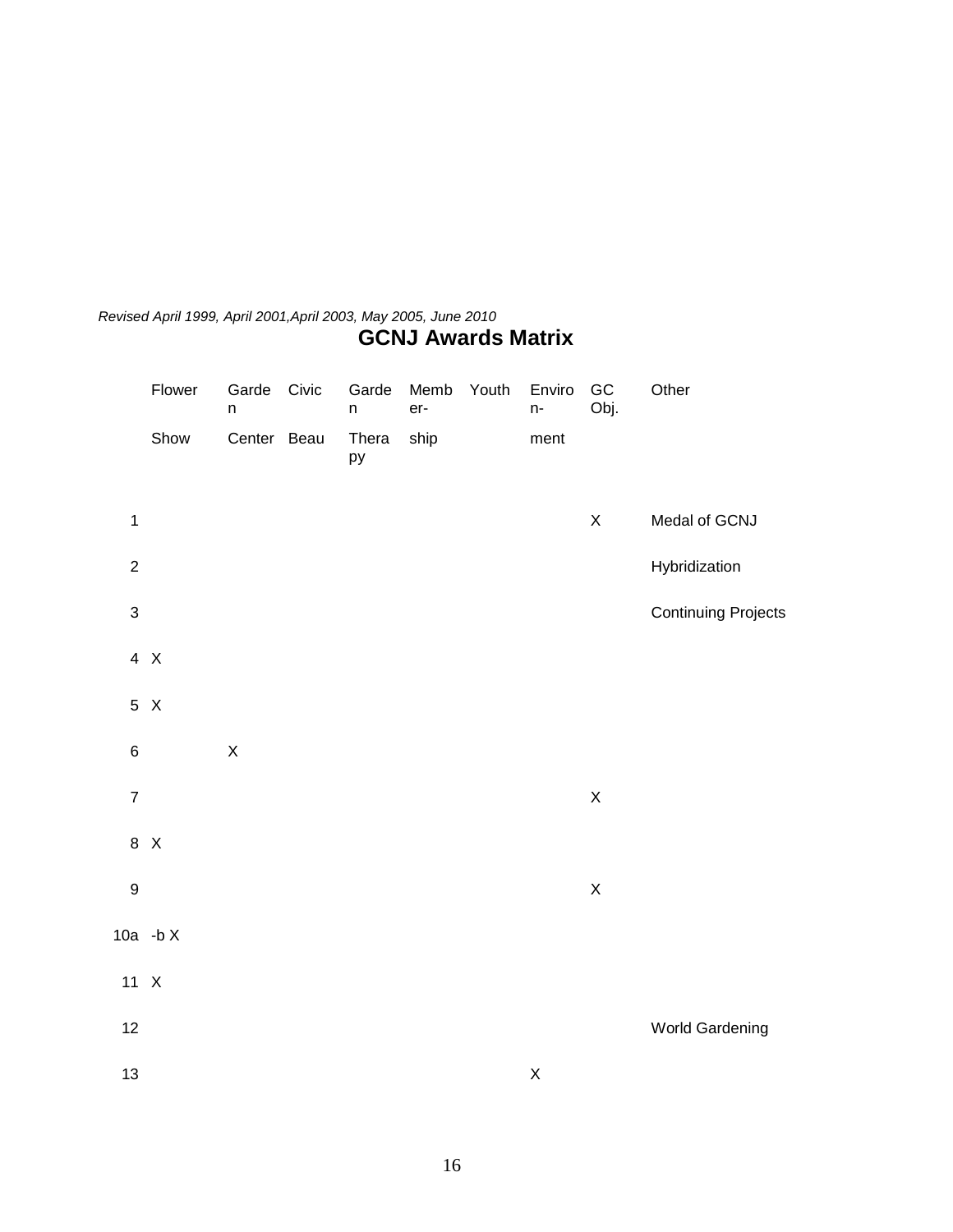| 14     |            | $\mathsf X$ |             |                    |             |                    |                        |
|--------|------------|-------------|-------------|--------------------|-------------|--------------------|------------------------|
| 15     |            |             | $\mathsf X$ |                    |             |                    |                        |
| 16     |            |             |             | $\mathsf X$        |             |                    |                        |
| 17 X   |            |             |             |                    |             |                    |                        |
| 18 X   |            |             |             |                    |             |                    |                        |
| 19     |            |             |             |                    |             | $\pmb{\mathsf{X}}$ |                        |
| $20\,$ |            |             | $\mathsf X$ |                    |             |                    |                        |
| 21 X   |            |             |             |                    |             |                    |                        |
| 22     |            |             | $\mathsf X$ |                    |             |                    |                        |
| 23     |            |             |             |                    |             | $\mathsf X$        |                        |
|        | 24 Retired |             |             |                    |             |                    |                        |
| 25     |            | $\mathsf X$ |             |                    |             |                    |                        |
| 26     |            | $\mathsf X$ |             |                    |             |                    |                        |
| 27     |            | $\mathsf X$ |             |                    |             |                    |                        |
| 28     |            |             |             | $\mathsf{X}% _{0}$ |             |                    |                        |
| 29 X   |            |             |             |                    |             |                    |                        |
| 30     |            |             |             |                    |             |                    | Student Judge          |
| 31     |            |             |             |                    |             |                    | Senior Citizens        |
| 32     |            |             |             |                    |             |                    | <b>Birds</b>           |
| 33     |            |             |             |                    |             |                    | <b>State President</b> |
| 34     |            |             |             |                    |             |                    | Tie Breaker            |
| 35     |            |             |             |                    | $\mathsf X$ |                    |                        |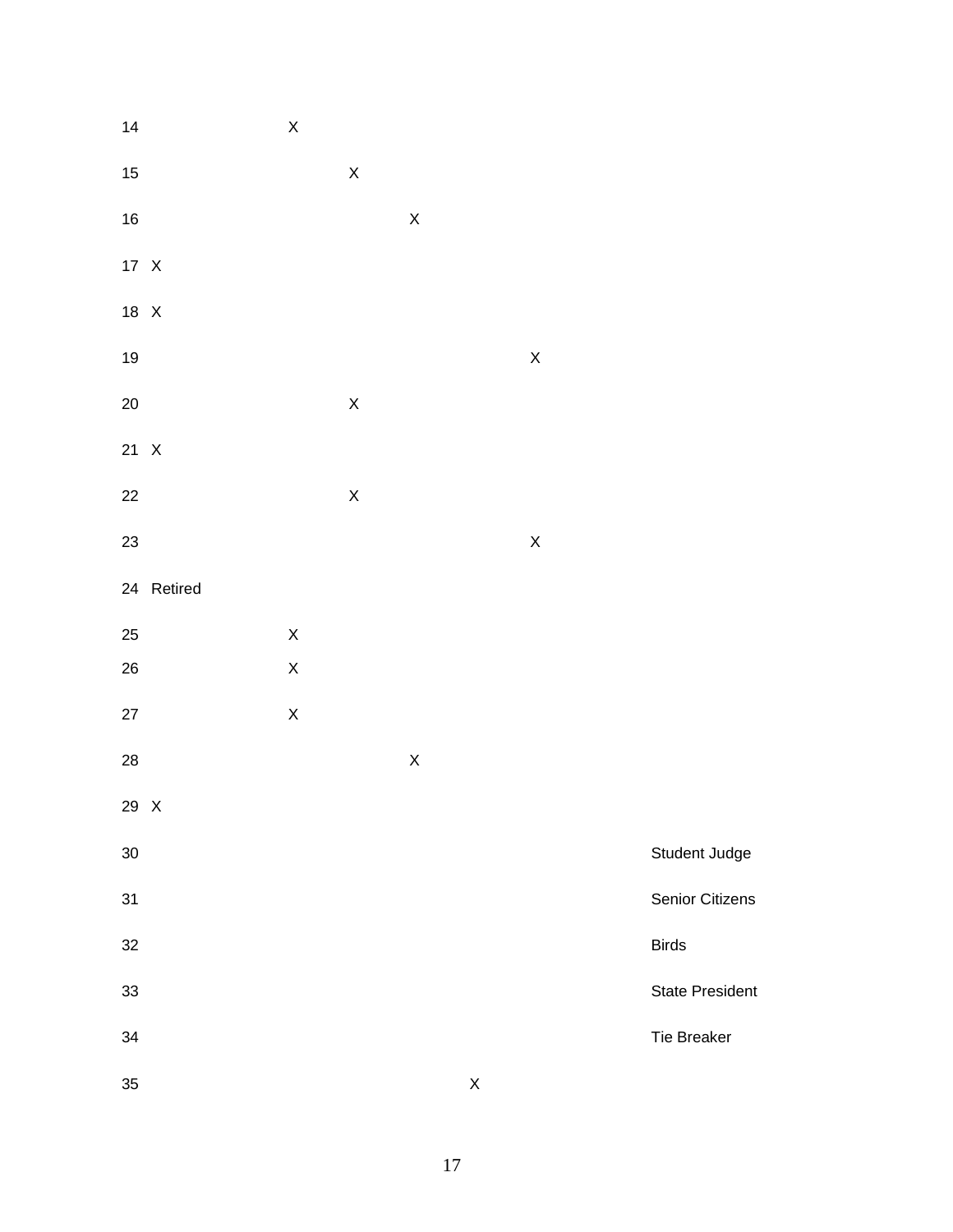| 36     | $\mathsf X$ |             |             |             |                          |
|--------|-------------|-------------|-------------|-------------|--------------------------|
| 37 X   |             |             |             |             |                          |
| 38 X   |             |             |             |             |                          |
| 39 X   |             |             |             |             |                          |
| 40     |             | $\mathsf X$ |             |             |                          |
| 41     |             |             |             |             | <b>Historic Building</b> |
| 42     |             |             |             |             | Innovative Project       |
| 43     |             |             |             | $\mathsf X$ |                          |
| 44 X   |             |             |             |             |                          |
| 45 X   |             |             |             |             |                          |
| 46     |             |             |             |             | Discontinued             |
| 47     |             |             |             |             | Wildflowers              |
|        |             |             |             |             |                          |
| 48     |             |             |             |             | <b>Education Program</b> |
| 49     |             |             | $\mathsf X$ |             |                          |
| 50 X   |             |             |             |             |                          |
| 51 X   |             |             |             |             |                          |
| $52\,$ |             | $\mathsf X$ |             |             |                          |
| 53     |             |             |             |             | Yearbook                 |
| 54     |             |             | $\mathsf X$ |             |                          |
| 55 X   |             |             |             |             |                          |
| 56 X   |             |             |             |             |                          |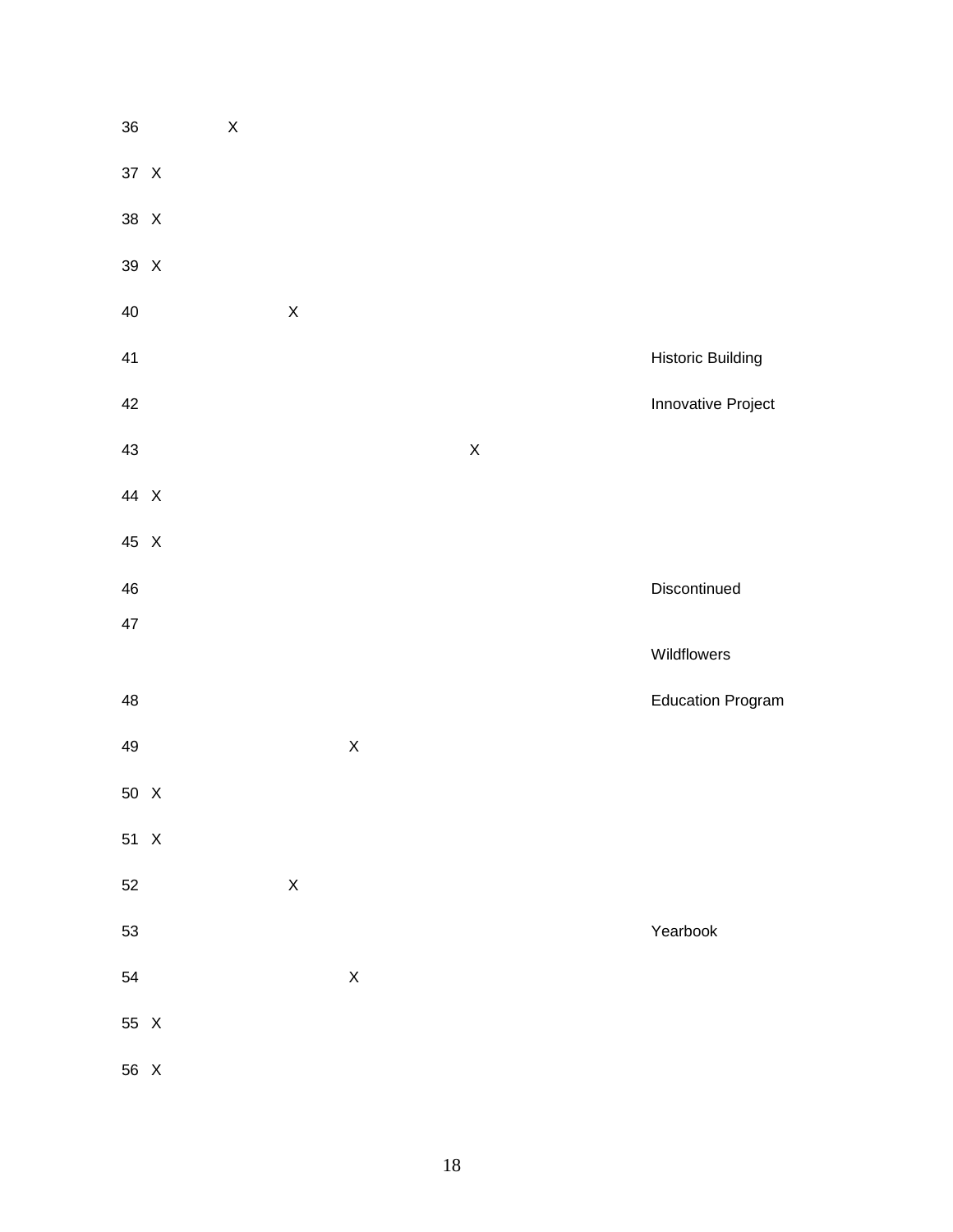| 57 X   |            |             |             |              |
|--------|------------|-------------|-------------|--------------|
| 58 X   |            |             |             |              |
| 59     |            | $\mathsf X$ | $\mathsf X$ |              |
|        | 60 Retired |             |             |              |
| 61     |            |             | $\mathsf X$ |              |
| 62 X   |            |             |             |              |
| 63     |            | $\mathsf X$ | $\mathsf X$ |              |
| 64     |            |             |             | Garden Tour  |
| 65     |            | $\mathsf X$ |             |              |
| 66     |            |             |             | Publications |
| $67\,$ |            |             |             | Press Book   |
| 68 X   |            |             |             |              |
| 69 X   |            |             |             |              |
| 70 X   |            |             |             |              |
| 71 X   |            |             |             |              |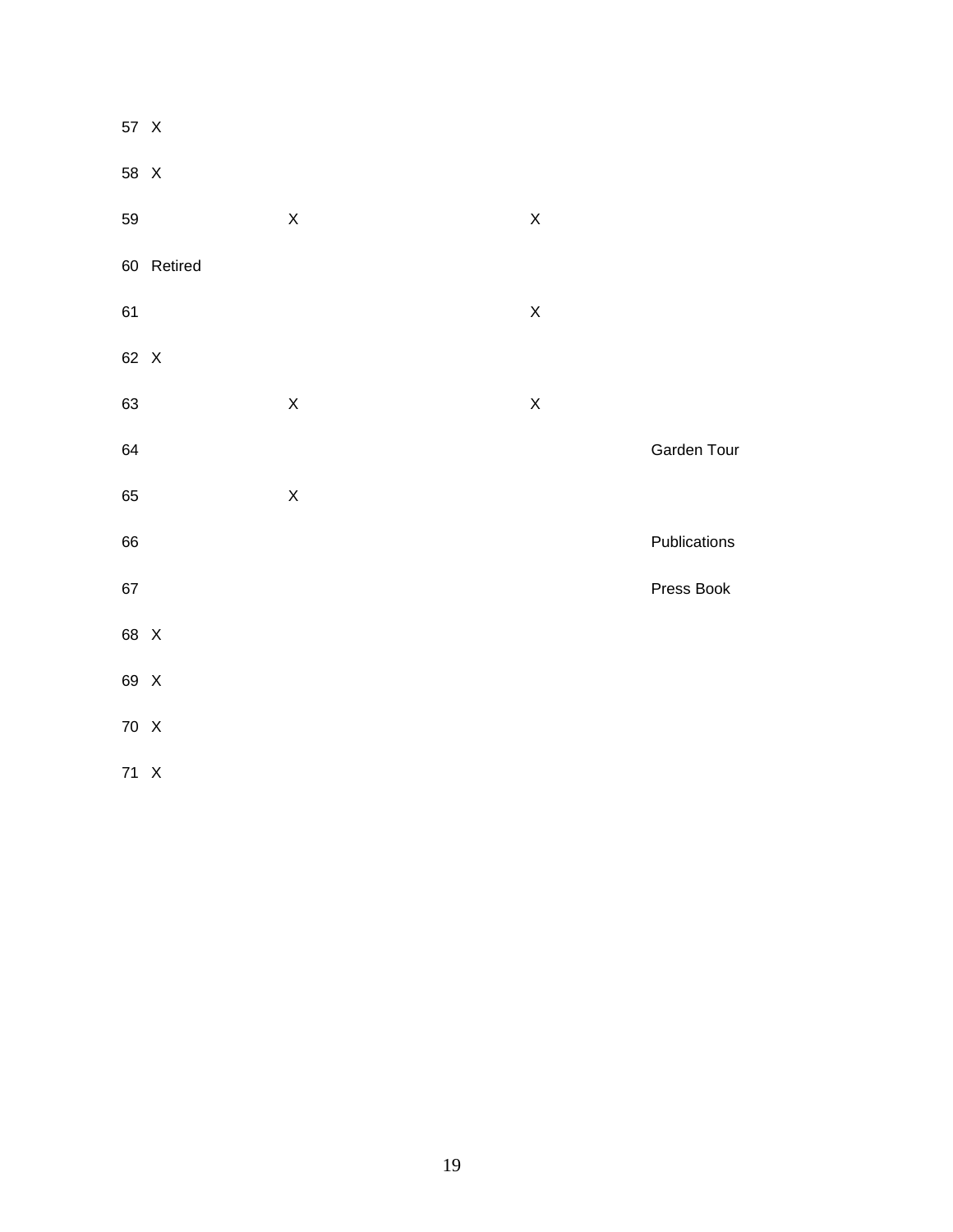# **Award #7 Garden Club of the Year Silver Trophy**

Period covered; February 1 to January 31 of the current award year.

This award is given by the GCNJ to the garden club judged most outstanding for furthering garden club objectives on National, State and Community levels. Each activity must be described and documented. Applications must be typed and must be received by the Awards Chairman no later than Feb. 15. All activities not listed under the following headings should be included in the "other" category. This form is to serve as page #1 in your entry book, as well as being the "Table of Contents". This book is not limited to 24 pages. Be careful to give equal emphasis on all topics. Emphasis is on club participation, not single members. Include an application form.

|           |                                                                                                                                                                                                                                                                                                                                                       | GCNJ District:_________________                                                                                                                                                                                                |
|-----------|-------------------------------------------------------------------------------------------------------------------------------------------------------------------------------------------------------------------------------------------------------------------------------------------------------------------------------------------------------|--------------------------------------------------------------------------------------------------------------------------------------------------------------------------------------------------------------------------------|
|           |                                                                                                                                                                                                                                                                                                                                                       | Town: ____________________________                                                                                                                                                                                             |
|           |                                                                                                                                                                                                                                                                                                                                                       | Address: Analysis and the state of the state of the state of the state of the state of the state of the state of the state of the state of the state of the state of the state of the state of the state of the state of the s |
|           | Number of Club members:<br>Active_______________<br>Other ______________                                                                                                                                                                                                                                                                              | Date joined GCNJ: ____________                                                                                                                                                                                                 |
| 1.        | <b>Meetings</b><br>Average attendance at club meetings<br>a.<br>Number of members attending District meetings<br>b.<br>Number of members attending GCNJ meetings:<br>c.<br>Annual<br>Fall<br>d. Number of members attending National Meetings<br>e. List GCNJ meetings attended by Club President<br>List number of open or guest club meetings<br>f. | the contract of the contract of the contract of the contract of<br>the contract of the contract of the contract of                                                                                                             |
| 2.        | Yearbook                                                                                                                                                                                                                                                                                                                                              |                                                                                                                                                                                                                                |
| 3.        | Shows, exhibits. etc. open to the public<br><b>Standard Flower Show</b><br>a.<br>Home and Garden Tour<br>b.<br><b>Christmas Flower or Greens Show</b><br>C.<br><b>Plant Sale</b><br>d.<br>Other<br>e.                                                                                                                                                 |                                                                                                                                                                                                                                |
| <u>4.</u> | Gardening activities with young people<br>Juniors (Gardeners)<br>a.<br>Intermediates (Gardeners)<br>b.<br><b>High School</b><br>c.<br>Handicapped<br>d.<br>$4-H$<br>e.<br>f<br>Other                                                                                                                                                                  |                                                                                                                                                                                                                                |
| 5.        | Environmental - Arboretum, Birds, Parks, Water Pollution, Air Pollution. Etc.<br>Juniors etc.<br>a.<br>b. Local                                                                                                                                                                                                                                       |                                                                                                                                                                                                                                |
| 6.        | Civic projects other than conservation                                                                                                                                                                                                                                                                                                                |                                                                                                                                                                                                                                |

Civic beautification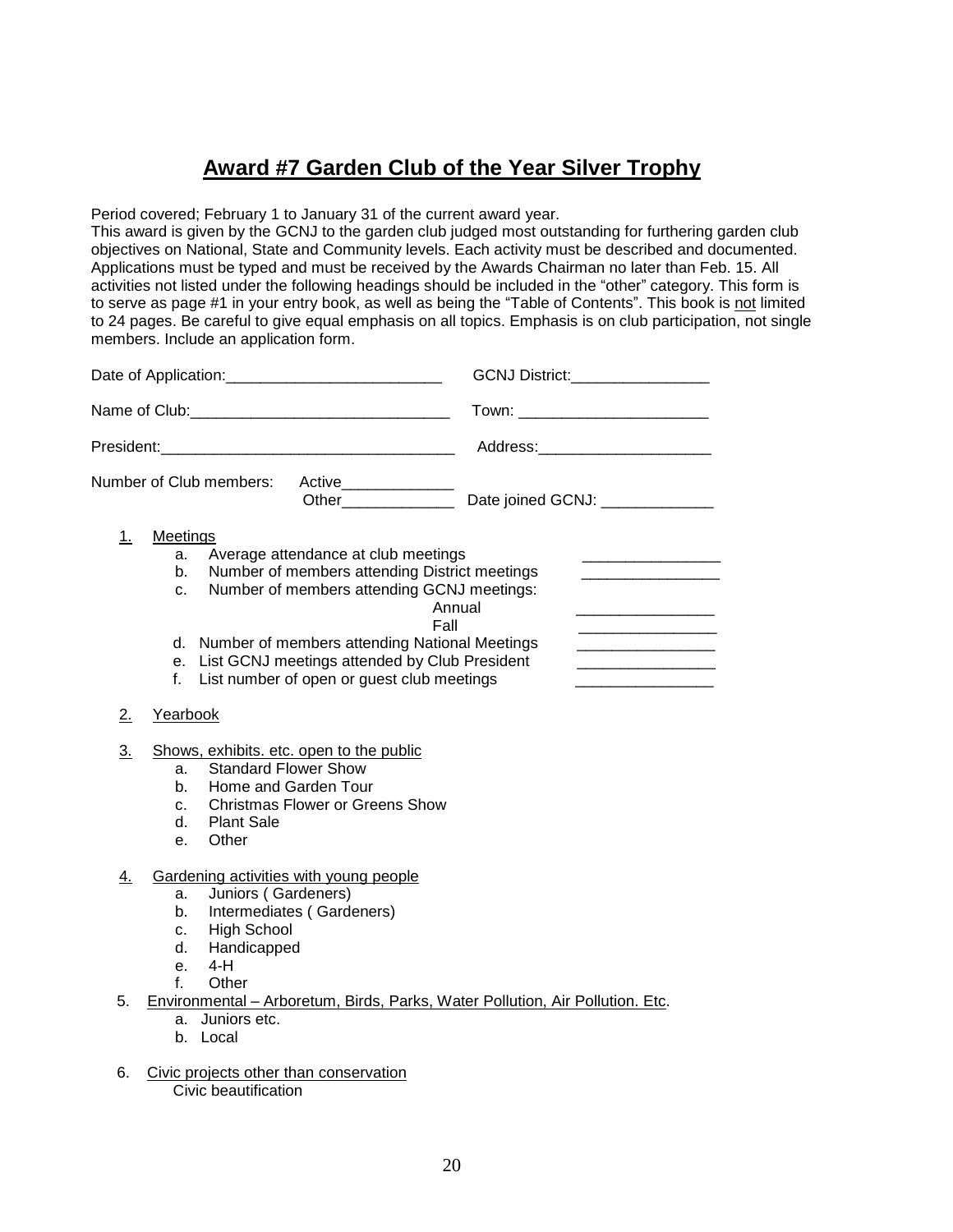#### 7. Historic Preservation

- 8. Garden Therapy
	- a. Military and Veterans
	- b. Local facility
	- c. Youth participation
	- d. Financial assistance

#### 9. Attendance at schools and GCNJ sponsored workshops

- a. Flower Show
- b. Landscape Design
- c. Gardening Study
- d. Symposium
- e. Awards
- f. . Wildflower
- g. Other
- 10. Club members
	- a. Members of Judges Council
	- b. Members of Landscape Critics Council
	- c. Members holding Gardening Study Consultant Certificates
	- d. Life Members

#### 11. State Flower Show/Exhibit participation

- a. Committee
- b. Hostess/exhibitor

#### 12. State fund raising activities

- a. Committees
- b. Other participation
- 13. World Gardening/Train a Teacher
- 14. Donations
	- a. National Council Permanent Home
	- b. GCNJ Holly House
	- c. Scholarships
	- d. Other
- 15. Use of Sales Service for money raising
	- a. National Council books
	- b. GCNJ Club Services
- 16. Number of paid subscriptions to National Gardener
- 17. Cooperation with other agencies furthering the interests of gardening and conservation, including local Planning and Zoning Boards
- 18. Other club activities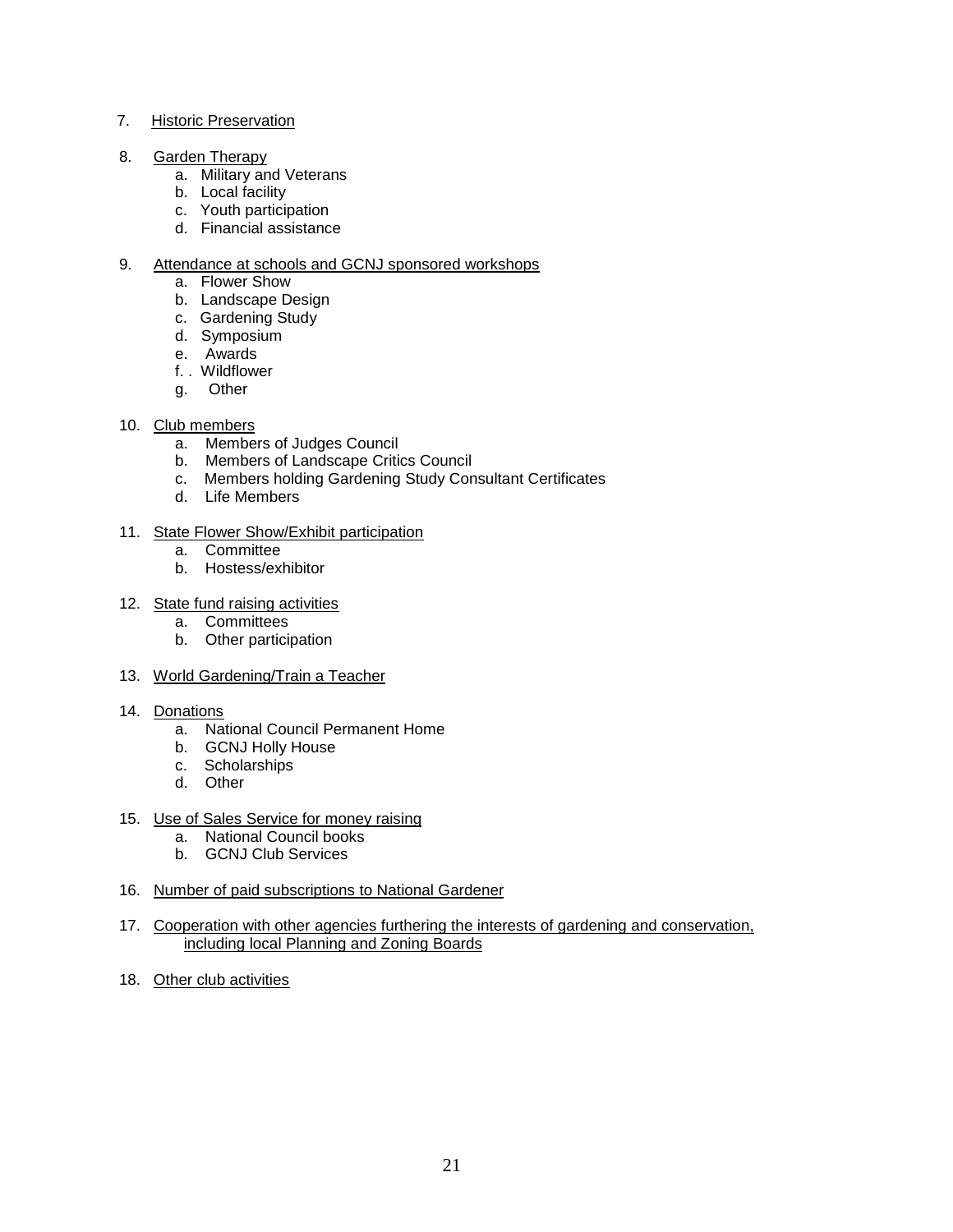*Revised June 1997, July 2010*

# **CENTRAL ATLANTIC REGIONAL AWARDS**

The list of awards offered by Central Atlantic Region (CAR) are included in this booklet. A Book of Evidence is required.

# *Please note:*

- 1. The Books of Evidence for the Central Atlantic Region awards *are selected* at the GCNJ Awards Committee Reading from the GCNJ Award Winners. These *are sent* to the Regional Awards Chairman.
- 2. Regional Awards are presented at the GCNJ Fall Conference.
- 3. A club's entry for a possible National Garden Club Award *cannot* be considered for a Regional Award.
- 4. *No* club may apply directly for Regional Awards!

# **CIVIC DEVELOPMENT OR IMPROVEMENT AWARD**

Certificate and \$50.00 in each category:

- 1. Small Club—up to 25 members
- 2. Medium Club—25-50 members
- 3. Large Club—over 50 members

Awarded to a Federated Club for the best project involving civic development or improvement completed in one year, or a completed section of an ongoing project.

# **ENVIRONMENTAL CONCERN AWARD**

(Certificate and \$100.00) Awarded to a Federated Club for the best effort to create awareness of the need to protect and/or conserve our environment.

# **OUTSTANDING EDUCATIONAL EXHIBIT**

(Certificate and \$25.00) An Educational Exhibit that relates to National Garden Club objectives and is designed to instruct. Winning exhibit will be displayed at CAR Fall Conference, providing space is available. A garden club member, members or club are eligible.

# **JEAN LADSON OUTSTANDING ACHIEVEMENT AWARD**

(Certificate and \$50.00) To a club or group of clubs presenting the most outstanding garden club work that is not eligible for any other CAR Award. Youth involvement will be a plus!

# **THE VIOLET S. THORON AWARD-** for the promotion of Landscape Design.

(Certificate and Rotating Engraved Plaque) Awarded annually to a Federated Club, District or State Federation (having no Districts) for an outstanding project in field of Landscape Design and/or for conducting the most complete and effective program of education in Landscape Design. It may be awarded for a single project or educational program.

### **PUBLICITY PRESS BOOK**

(Certificate of Merit) A yearly collection of publicity articles, **due** to the GCNJ Publicity Chairman. by **Jan.25.**

### **HIGH SCHOOL SPEECH & ESSAY CONTEST & SMOKEY BEAR, WOODSY OWL, ENVIRONMENTAL CONTEST**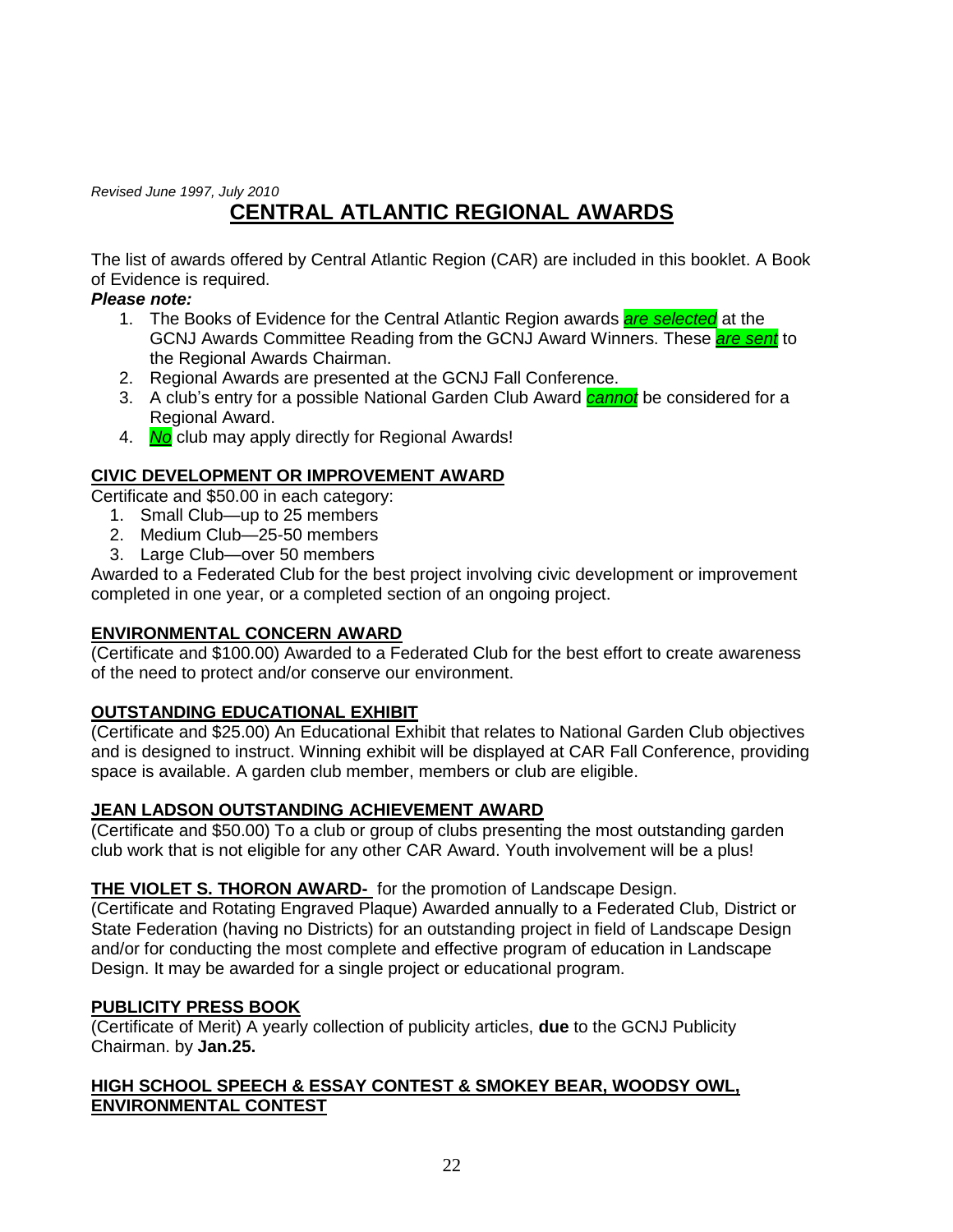Contact GCNJ Youth Chairman for complete details concerning these and any other Youth Awards that may be offered.

# **CENTRAL ATLANTIC REGIONAL AWARD**

# AWARD YEAR – **January 1 to December 31**

Applications available upon request from GCNJ Awards Chairman DEADLINE – Send Book of Evidence with 2 CAR Application Forms to the GCNJ Awards Chairman on or before **February 15**

# **THE AMERICAN HORTICULTURAL SOCIETY REGIONAL PERENNIAL AWARD FOR AN OUTSTANDING CLASS OR SECTION OF HERBACEOUS PERENNIALS IN A STANDARD FLOWER SHOW**

# **Criteria:**

- 1. Club, District or State Flower Show Chairmen may apply. (Plant Societies are excluded.)
- 2. Each State Federation in the Central Atlantic Region shall be eligible to receive one American Horticultural Society Regional Award each year for a Standard Flower Show held between January 1 and December 31.
- 3. The Award shall consist of an American Horticultural Society Medal and a Certificate.
- 4. A class or section of herbaceous perennials in a flower show may be eligible for the American Horticultural Society Regional Award in competition with other Club, District, Council or State Flower Shows within the Federation.
	- a. The overall exhibit must be of outstanding quality and include a minimum of 20 specimens. (Refer to Scales of Points in the Handbook for Flower Shows.)
	- b. Consideration shall be given to condition, staging, proper labeling, and rarity.
	- c. Schedule may state application will be made for this award, if merited.
- 5. The applicants must prepare a Book of Evidence to include:
	- a. Date, name of State Federation, name of show and location.
		- b. Flower show schedule.
		- c. Brief description.
		- d. List of specimens in exhibit botanically named (genus, species & cultivar).
		- e. Clear photograph of exhibit including staging.
		- f. Clear photograph of any top awards in exhibit, if applicable.
		- g. Book of Evidence not to exceed five single pages or less.
- 6. The Book of Evidence is sent to the State Awards Chairman by Feb. 15.
- 7. The winning entry is sent to the Regional Awards Chairman by April 1.
- 8. The AHS Regional Perennial Award will be presented at the Central Atlantic Regional Conference.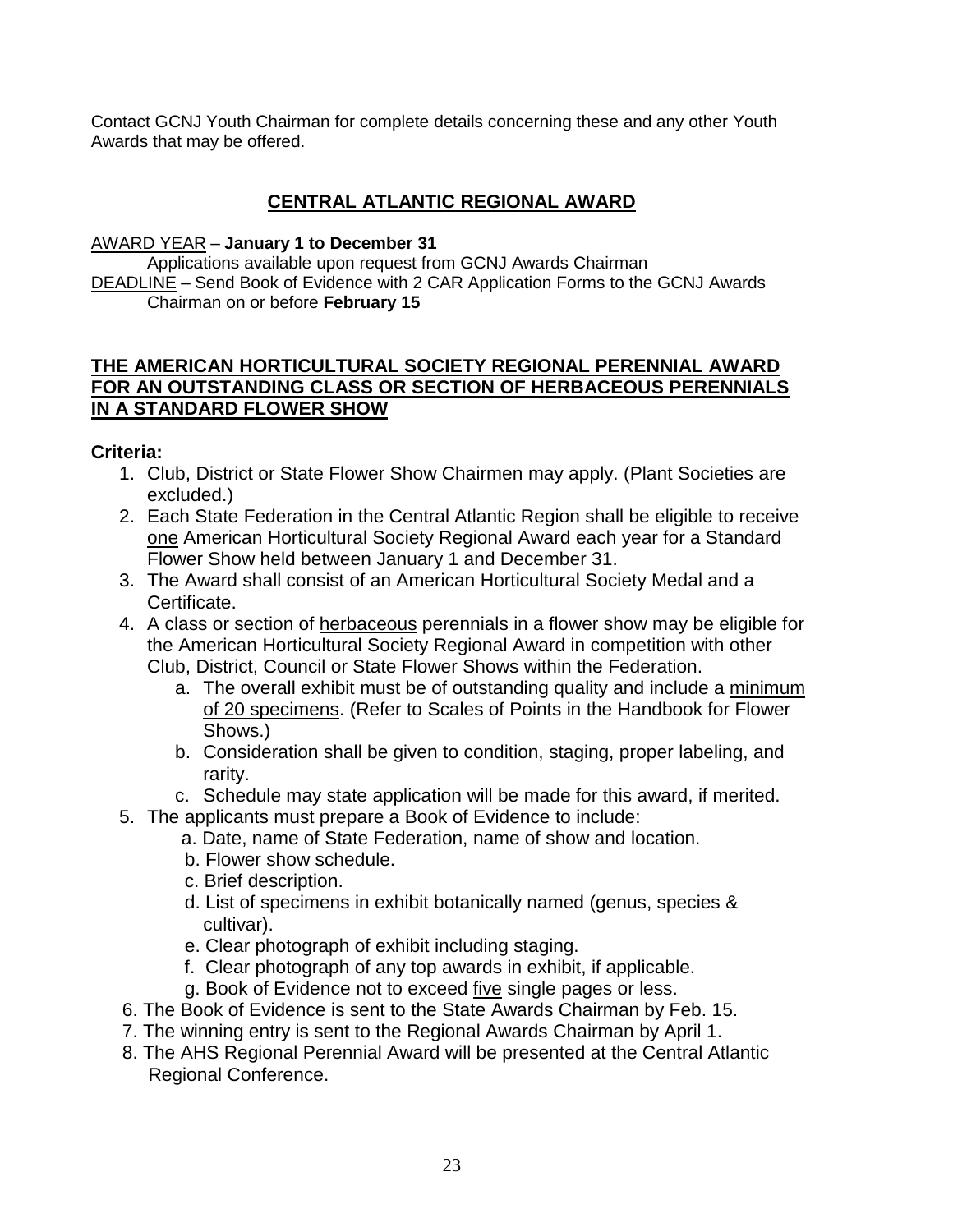# **NATIONAL GARDEN CLUBS, INC AWARDS**

*Kindly check the Fall issue of The National Gardener (every other year) which lists available awards and rules!* 

**Award Year - January 1 to December 31** - except where otherwise noted.

**Deadline**- All applications with supporting evidence are sent to the **State Awards Chairman** by **November 15**.

# **REQUIREMENTS FOR A BOOK OF EVIDENCE**

**Label on outside cover-** number and name of NGC award, category, name of club (s), city and state.

**Presentation-** not to exceed 12 pages (6 pages front and back). The 12 pages may be enclosed in 6 plastic sheet protectors, pages back to back. Material must be attached to pages; no loose materials. Use 8  $\frac{1}{2}$  x 11" paper and enclose in report cover or 2 pocket folder; no scrapbooks or oversized books. Exceptions are noted.

**Top of first page-** include number and name of NGC award, name of club (s) , number of members on whom NGC and State dues are paid ( regular, honorary, life, associate).

**Written text-** concise; covers all requirements in award description and Scale of Points for achievement, participation and record.

**Record-** photocopies are permitted; yearbook pages are not needed as documentation.

**No Title Page. No table of contents. No summary is needed-** as it appears on the NGC Application Form.

#### **When the same project is eligible for various awards, submitting exact duplication of Books of Evidence is not acceptable**

Publications- Submit entry for #3, #13 and #68 in an envelope with one Application secured to outside.

# **SCALE OF POINTS FOR MOST NGC AWARDS**

(exceptions: Publication and Communications, Flower Show Achievement as noted)

**Presentation- (5 pts)** – neat, concise, includes all required information, does not exceed 6 pages.

**Achievement- ( 65 pts)**- scope of project, need and fulfillment; benefit; accomplishment;

comprehensiveness of work; activities to attain goals; evaluation of goals reached; educational; prior planning; very brief history if continuing project; financial report; other.

Participation- (15 pts) - size of club; involvement of: members, community, government agencies, professionals, youth, residents in facilities, others.

**Record or documentation (15 pts)** – supporting data (as applicable), clear, well-labeled and neatly attached before & after photographs, landscape plan, financial report, letters of appreciation, community awards, newspaper/magazine articles, radio or TV script, etc. Photocopies are permitted.

### **Total (100 pts)**

**NOTE - To obtain a NGC Awards Application, go to [www.gardenclub.org.](http://www.gardenclub.org/) 10/07,** *July 2010*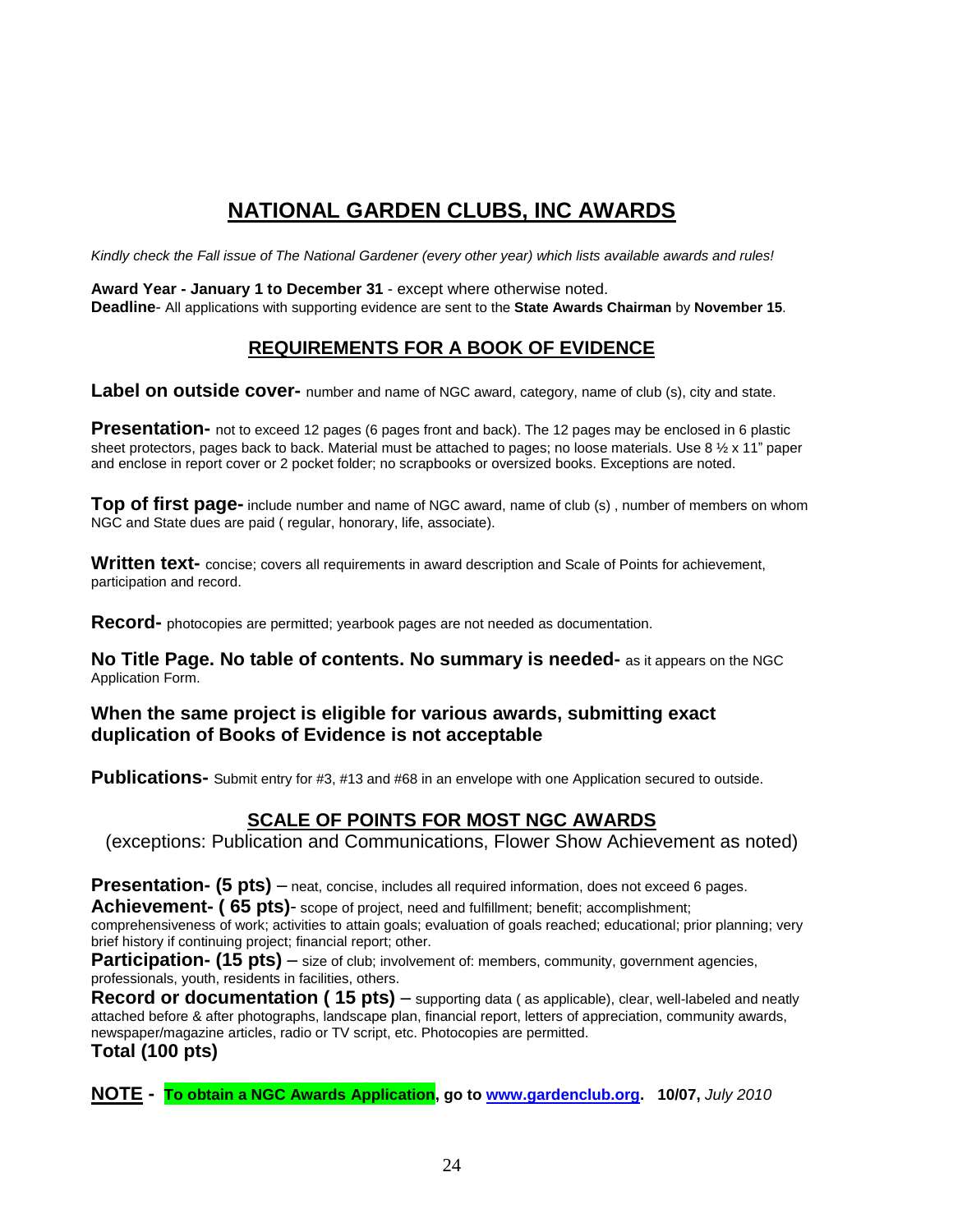# **YOUTH GARDEN CLUB AWARDS**

*\*\*Reminder\*\*:* An asterisk \*\* before the award number indicates an application and Book of Evidence are required.

# **REQUIREMENTS**

**Yearbook-** or printed schedule of year's programs and projects.

**Photographs-** (before and after, where applicable).

**Publicity-** clippings and many "action" photographs are helpful to the Awards Committee to better evaluate an application.

**One Book of Evidence** is necessary, but **each** award must have a **separate application.** See rules on page 8.

**Awards Year-** February 1 to January 31.

**Submit-** to GCNJ Youth Chairman

# **JUNIOR (Gardeners) GARDEN CLUB AWARDS**

*(Grades K – 5)*

### \*\*1a. **KATHERINE CUTLER JUNIOR (Gardeners) GARDEN CLUB OF THE YEAR SILVER TOPHY**

Perpetual trophy held for one year. To the Junior (Gardeners) Garden Club which receives the highest evaluation in proportion to size, for accomplishment of all Junior (Gardeners) objectives listed on the Honor Roll requirements.

# \*\*1b. **CERTIFICATE OF MERIT WITH GOLD SEAL**  Special award for continuing excellence in all fields of Junior (Gardeners) Gardening.

### \*\*1c. **CERTIFICATE OF MERIT**

For presentation of outstanding accomplishment of Jr. (Gardeners) gardening objectives.

### \*\*2a. **ANN DE RONER JUNIOR (Gardeners) HORTICULTURE SILVER TROPHY**

Perpetual trophy held for one year. Presented to a Junior (Gardeners) Garden Club for the most thorough and extensive series of indoor and outdoor horticulture programs and projects during the year and/or an outstanding exhibit in a flower show of exceptional educational value.

### **CERTIFICATE OF MERIT:**

- \*\* 2b. To a Junior (Gardeners) Garden Club for comprehensive study of indoor and /or outdoor horticulture technology.
- \*\* 3a. To a Junior (Gardeners) Garden club for an unusual and/or outstanding activity in one field of gardening.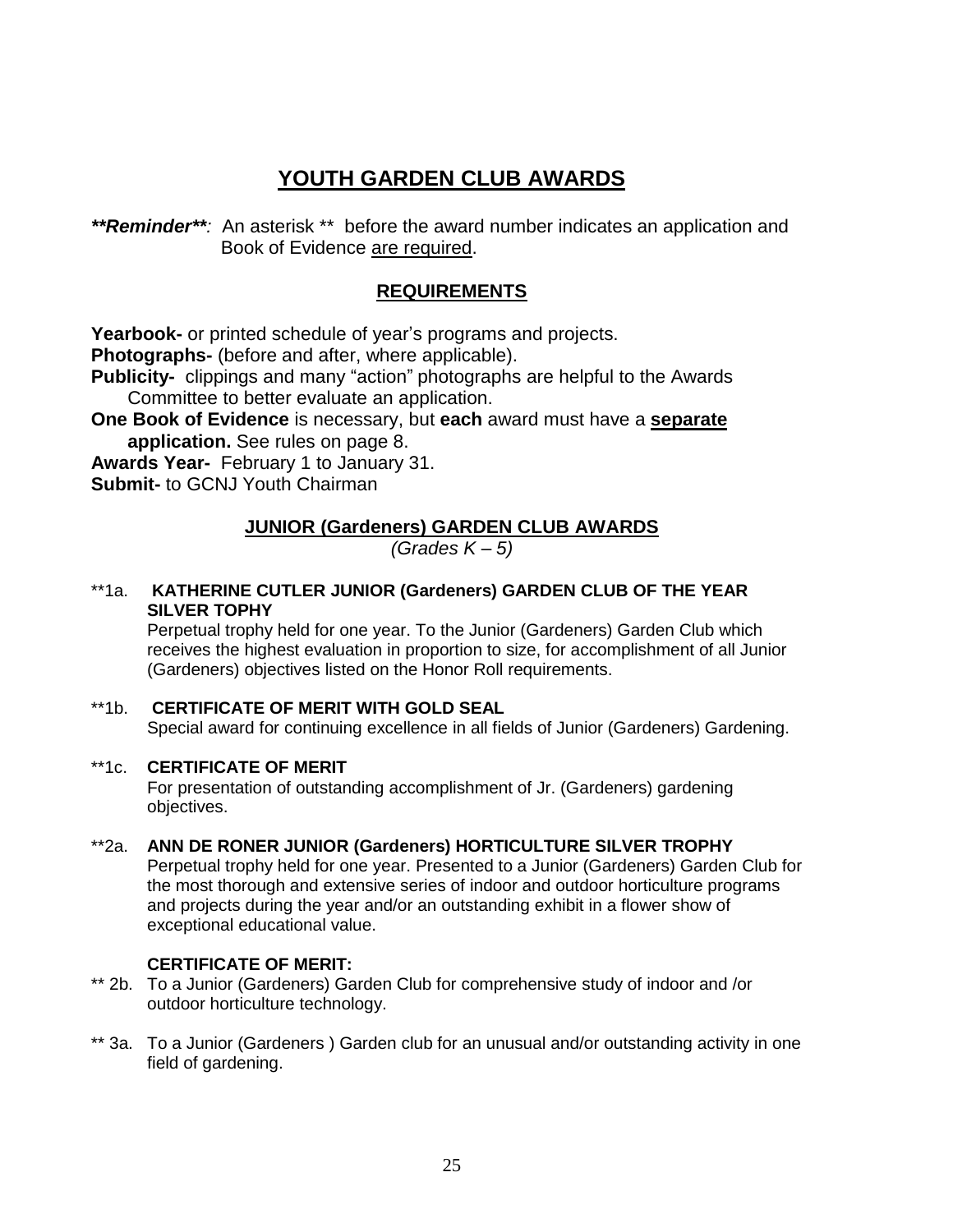- \*\*3b. To a Junior (Gardeners) Garden Club for a Standard Junior (Gardeners) Flower Show meeting evaluation requirements.
- \*\*3c. To a Junior (Gardeners) Garden Club for civic achievement. This activity must show improvement for public benefit, municipal park, shopping center, countryside or planting and maintaining in or around a public building. It may be a one-year or continuing project.
- \*\*3d. To a Junior ( Gardeners) Garden Club for a thorough nature study program and/or project during the year. It may be a study of birds, animals, flowers or trees, nature's interrelationship, or bird and/or animal habits and habitats. Participation in projects related to studies.

programs and/or projects during the year.

#### \*\*4. **JUNIOR (Gardeners) GARDEN CLUB CONSERVATION ACHIEVEMENT AWARD OF \$25.00**

To a junior (Gardeners) Garden Club that has carried out the most outstanding conservation

programs and/or projects during the year.

# **\*\*5. JUNIOR (Gardeners) GARDEN CLUB GARDEN THERAPY AWARD OF \$25.00**.

To a Junior (Gardeners) Garden Club for a continuous Garden Therapy project during the year in which Junior (Gardeners) Garden Club members actively participate for, and/or with, patients or handicapped individuals in a hospital, nursing home or other institution. Their contributions must be garden or nature creations.

# **6. CERTIFICATE OF MERIT WITH GOLD SEAL**

To the affiliated Junior (Gardeners) Garden Club receiving the highest number of blue ribbons in the Youth Section, grades K-5, of the GCNJ Standard Flower Show.

### **7. DR. BERNARD POLLACK TROPHY**

(Presented by Dr. Pollack in 1979). A perpetual trophy held for one year. To be given to the highest rated blue ribbon winner (Youth Award) in the Design Division of the Youth Section, grades K-5, in the highest rated Standard Flower Show in which it is given.

### **8. NEW VERNON GARDEN CLUB TROPHY**

(Presented in 1986 by the New Vernon Garden Club in honor of their founder, Pauline Berry). A perpetual trophy to be held for one year. To be given in the Horticulture Division to the highest rated blue ribbon winner (Youth Award) in the highest rated Junior (Gardeners) or District Flower Show in which it is given. \$50.00 to be presented to the winner's Garden Club by the New Vernon Garden Club.

# **INTERMEDIATE (Gardeners) SCHOOL GARDEN CLUB AWARDS**

*(Grades 6 – 8)*

# **\*\* 1. GARDEN CLUB OF TOMS RIVER INTERMEDIATE (Gardeners) SCHOOL GARDENER'S AWARD**

(Presented by Mrs. L Ruth Oltman). A perpetual trophy held for one year. Presented to the affiliated intermediate (Gardeners) School Garden Club receiving the highest evaluation for accomplishments of all intermediate (gardeners) gardening objectives.